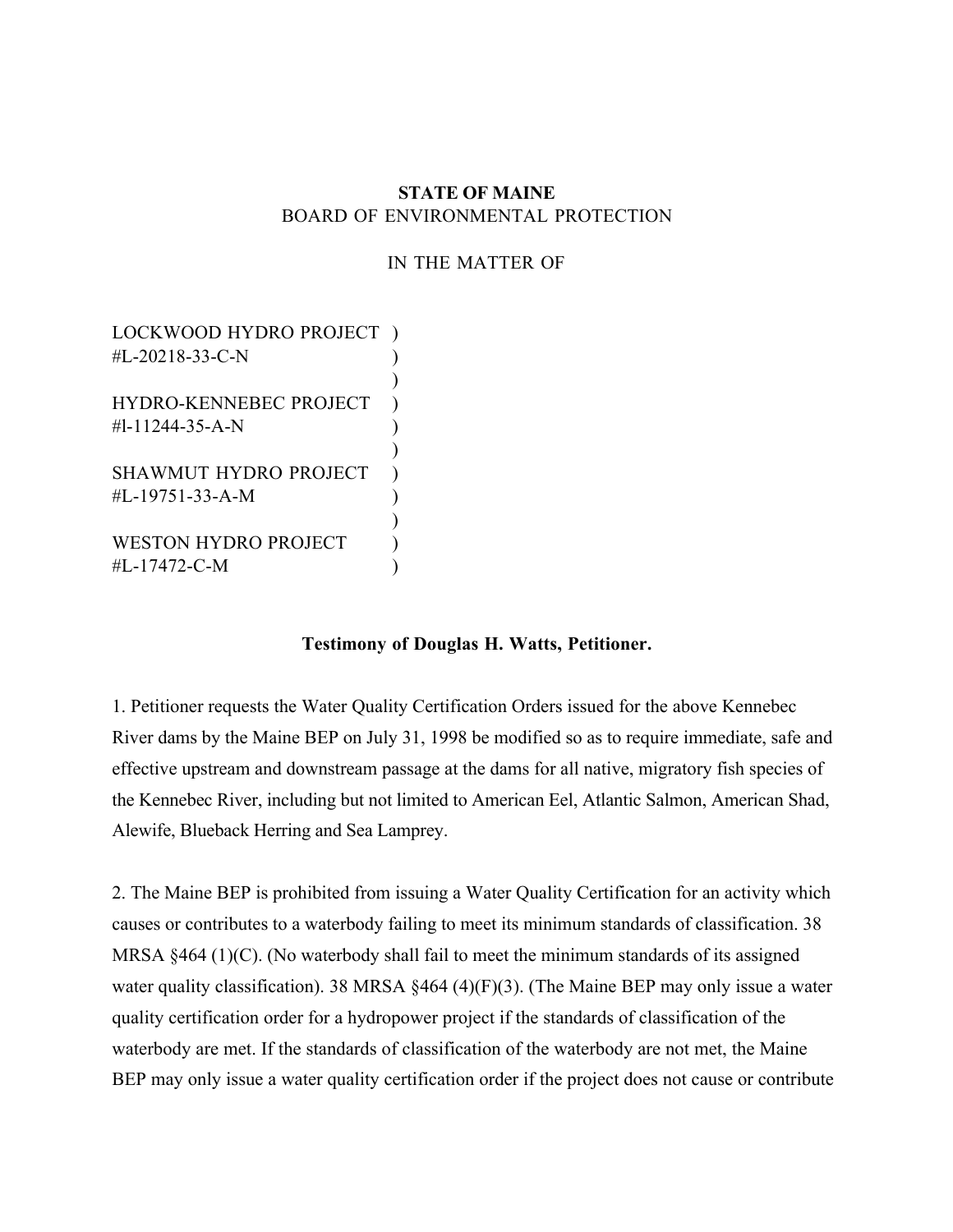to the failure of the waterbody to meet the standards of classification.)

3. Maine law allows the Maine BEP to revoke, suspend or modify any license or certification order which was issued in violation of the law. 38 MRSA §341-D *et seq.*

4. Native fish of the Kennebec River have not been able to safely and easily migrate up and down the Kennebec River past these dams since the dams were first built, nor can they today.<sup>1</sup>

5. Maine's water quality laws require that immediate, safe and effective passage for these fish is provided at these dams at all times.

6. To maintain full compliance with Maine law and the water quality classification, standards and designated uses established by the Maine Legislature for the Kennebec River, the Water Quality Certifications for the four dams should be modified to require immediate, safe and effective upstream and downstream passage for all native, migratory fish species at all times.

7. Thus far, the Maine DEP has offered two arguments to the citizen members of the Maine BEP on this topic. The first argument is that Maine Law does not require immediate, safe and effective passage for migratory fish at these four dams -- ie. that it is perfectly legal for these dams to kill untold numbers of fish each and every year in perpetuity. The second argument is that dam owners are trying very hard to come into compliance with Maine law, but need additional time.

These arguments refute one another. Why would the dam owners be trying very hard to come into compliance with legal requirements the Maine DEP states do not exist?

## **WHO OWNS THE KENNEBEC RIVER**

8. The Kennebec River is a navigable waterway of the United States. Pursuant to the United

<sup>1</sup> The four subject dams were built in the early 20th century on top of previously existing dams built in the 19th century. The four dams have never been equipped with safe and effective upstream and downstream fish passage since they were first built, nor are they today. These dams have never been in compliance with any Maine water quality statute or any fisheries preservation law for the entire period of their physical existence. The Maine DEP today cannot say when or if these dams will ever be in compliance with mandatory Maine water quality statutes, standards and legally protected designated uses. As such, these dams are now in their third century of being in violation of mandatory fish preservation and water quality laws enacted by the State of Maine since 1820.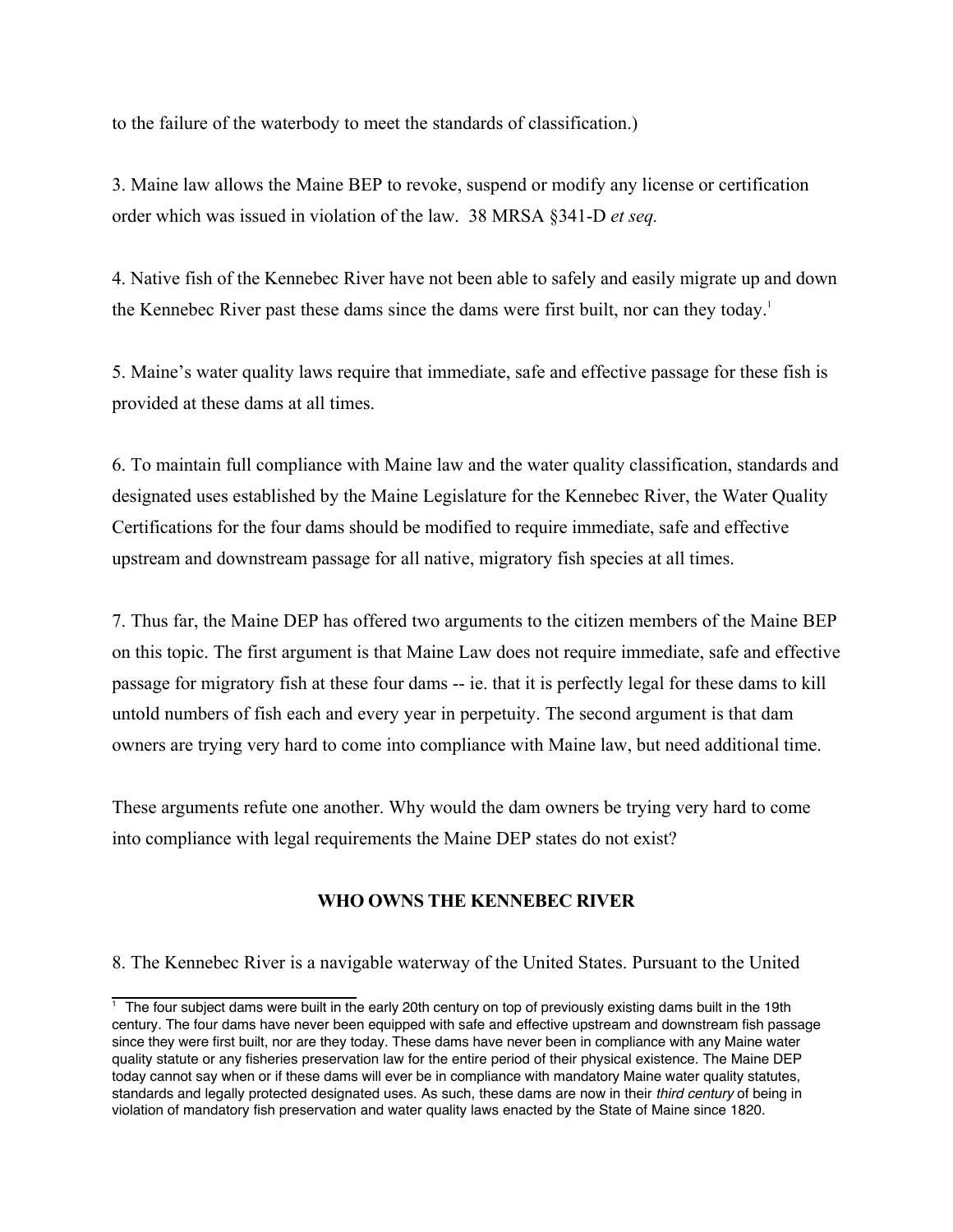States Constitution, the Kennebec River is owned by the people of the United States of America.

9. The Lockwood, Hydro-Kennebec, Shawmut and Weston Dams are located within the natural bed of the Kennebec River, Maine.

10. These four dams are subject to all Maine and federal statutes which govern their existence and operation.

11. Absent full compliance with all applicable Maine and federal statutes, these dams have no inherent right to exist in the natural bed of the Kennebec River.<sup>2</sup>

## **WHAT LIVES IN THE KENNEBEC RIVER 3**

12. The following species of migratory fish are indigenous to the Kennebec River and its tributaries above and below these four dams: Atlantic salmon, American shad, alewife, blueback herring, American eel and sea lamprey.

13. These four dams, since they were first constructed, have impeded or completely blocked the natural migrations of these indigenous fish species to and from their normal, natural and historic habitat in the Kennebec River and its tributaries.

14. These four dams, since they were first constructed, have caused or contributed to the

<sup>&</sup>lt;sup>2</sup> See: FERC Policy Statement on Project Decommissioning, Dec. 14, 1994, FERC Docket No. RM 93-23-000 at 15: "In those cases where, even with ample use of its conditioning authority, a license still cannot be fashioned that will comport with the statutory standard under Section 10(a), the Commission has the power to deny a license." Id. at 16: "There is nothing in the [Federal Power Act] that contemplates the prospect of requiring the Government to routinely bail out projects that can no longer pass muster under Section 10(a) because of serious and irremediable adverse public impacts." Id. at 17: "There is no merit to the suggestion by some industry commenters that a condition in a power license is *per se* unreasonable if, as a result of imposing the condition, the project is no longer economically viable."

<sup>&</sup>lt;sup>3</sup> For brevity's sake, extensive scientific reference citations are not included for this section. All of this scientific information is drawn from the State of Maine's own extensive research and filings before the Federal Energy Regulatory Commission since and after the re-licensing proceeding for the Edwards Dam in Augusta in 1991, which cited extensively from the first and second reports of the Maine Fisheries Commissioners, dated 1867 and 1869, and recent field studies by the Maine Dept. of Marine Resources and other expert fisheries agencies.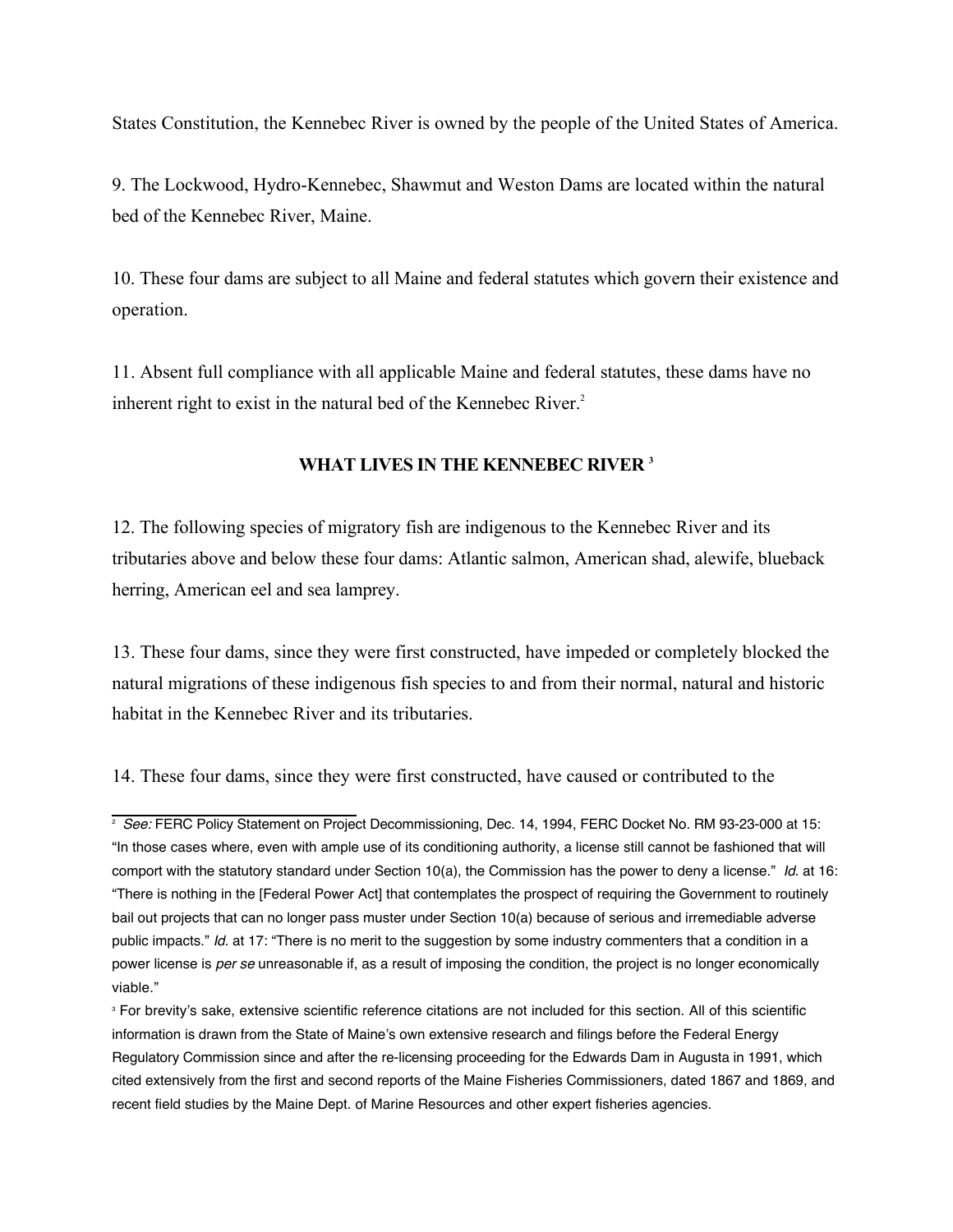complete extirpation or severe dimunition of these indigenous migratory fish species from their normal, natural and historic habitat in the Kennebec River and its tributaries above and in the vicinity of these dams.

15. Today, these four dams continue to have this same deleterious effect on the ability of these indigenous migratory fish species to live and inhabit their normal, natural and historic habitat in the Kennebec River and its tributaries above and in the vicinity of these dams.

16. These four dams, due to their existence in the natural bed of the Kennebec River, completely prevent these indigenous migratory fish species from swimming upstream in the Kennebec River past these dams to occupy their normal, natural and historic habitat in the Kennebec River and its tributaries. This is because these artificial dams are too high and steep for these species to swim over or past them; and because these fish species have no alternate path or mechanism by which to swim around and past these dams. This has been the case since these four dams were first constructed.

17. One indigenous migratory fish species of the Kennebec River, the American eel, has managed to surmount these four dams in small numbers since their construction. This is because the American eel is a catadromous fish species. The term "catadromous" means that the American eel is born in the open Atlantic Ocean and migrates up coastal rivers as a very small, very young fish (usually 2-3 inches in length), spends the rest of its life in freshwater growing to adulthood, and then migrates back to the open Atlantic Ocean to mate, give birth and die.<sup>4</sup>

18. None of the other indigenous, migratory fish species of the Kennebec River possess the unique attributes of very small and very young American eel to surmount the four dams in small numbers. For this reason, the four dams are utterly and completely impassable to these five species during their upstream migration into their normal, natural and historic habitat in the Kennebec River and its tributaries. These five fish species are the Atlantic salmon, American

<sup>4</sup> Mr. Ethan Nadeau, a noted aquatic scientist in Maine, recently informed Petitioner Douglas Watts by e-mail that young (4-6 inch) American eels were observed in 2005 by workers at the Harris Dam on the uppermost reaches of the Kennebec River, several miles below its source at Moosehead Lake. Mr. Nadeau was informed of this by a worker for the Cianbro Corporation who was working at the Harris Dam and personally observed the young eels in the dam penstock when it was dewatered for repairs.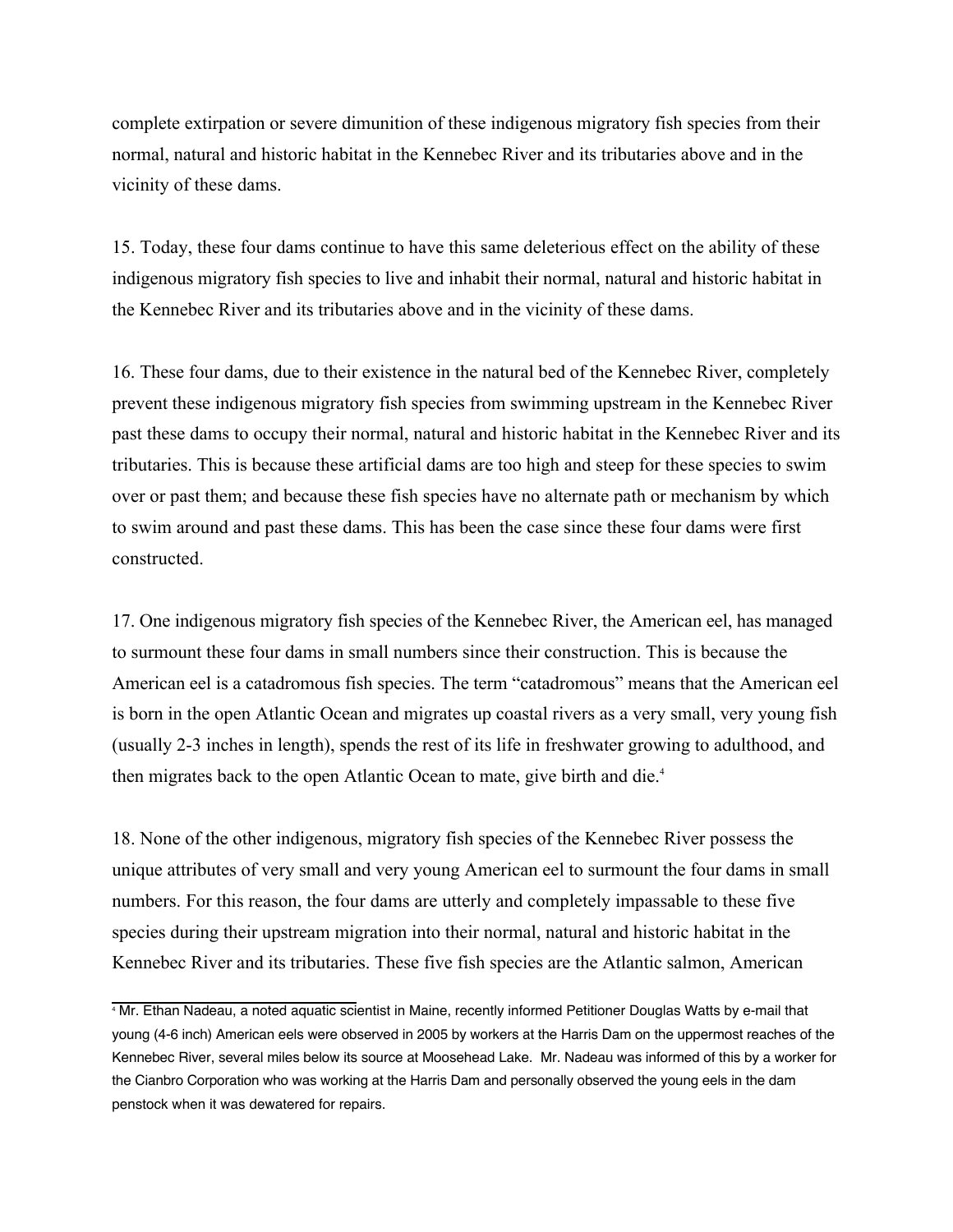shad, alewife, blueback herring and sea lamprey.

19. Since their construction, these four dams have prevented all Atlantic salmon, American shad, alewife, blueback herring and sea lamprey from living in their normal, native and historic habitat in the Kennebec River above the dams. Today, these four dams are completely impassable to these five indigenous migratory fish species during their upstream migration from the Atlantic Ocean.

20. For the American eel, which can and do surmount these dams in small numbers as tiny juveniles, these four dams cause and contribute to their ultimate death, due to decapitation, as the very large, adult American eels (from 2-4 feet in length) attempt to swim downstream past the dams to the Atlantic Ocean and are decapitated by the mechanical turbines of these four dams as the eels attempt to swim through these mechanical turbines.

## **MAINE DEP ADMITS THE FOUR DAMS KILL MIGRATING FISH.**

21. In the record of the instant proceeding, the Maine DEP has admitted the four hydro-electric dams kill migrating fish:

"The Board notes that current state-of-the-art downstream fish passage facilities are not 100% effective in safely passing fish. This means that, even in the best of circumstances, there will be some fish that are killed or injured while migrating downstream through these facilities. Even the fact that fish are injured or killed during passage at a particular project would not be a sufficient basis for concluding that a threat to the environment exists."<sup>5</sup>

22. Through this statement, the Maine DEP removes from debate the factual issue of whether the subject dams kill migrating fish. Maine DEP admits they do.

23. Today, according to Maine DEP, none of the four dams are equipped with "state of art"

**Draft Order Denying Petition of Douglas Watts and Friends of Merrrymeeting Bay for Public Hearing to Modify Water** Quality Certifications for Kennebec River Dams, Maine DEP, Jan. 19, 2006.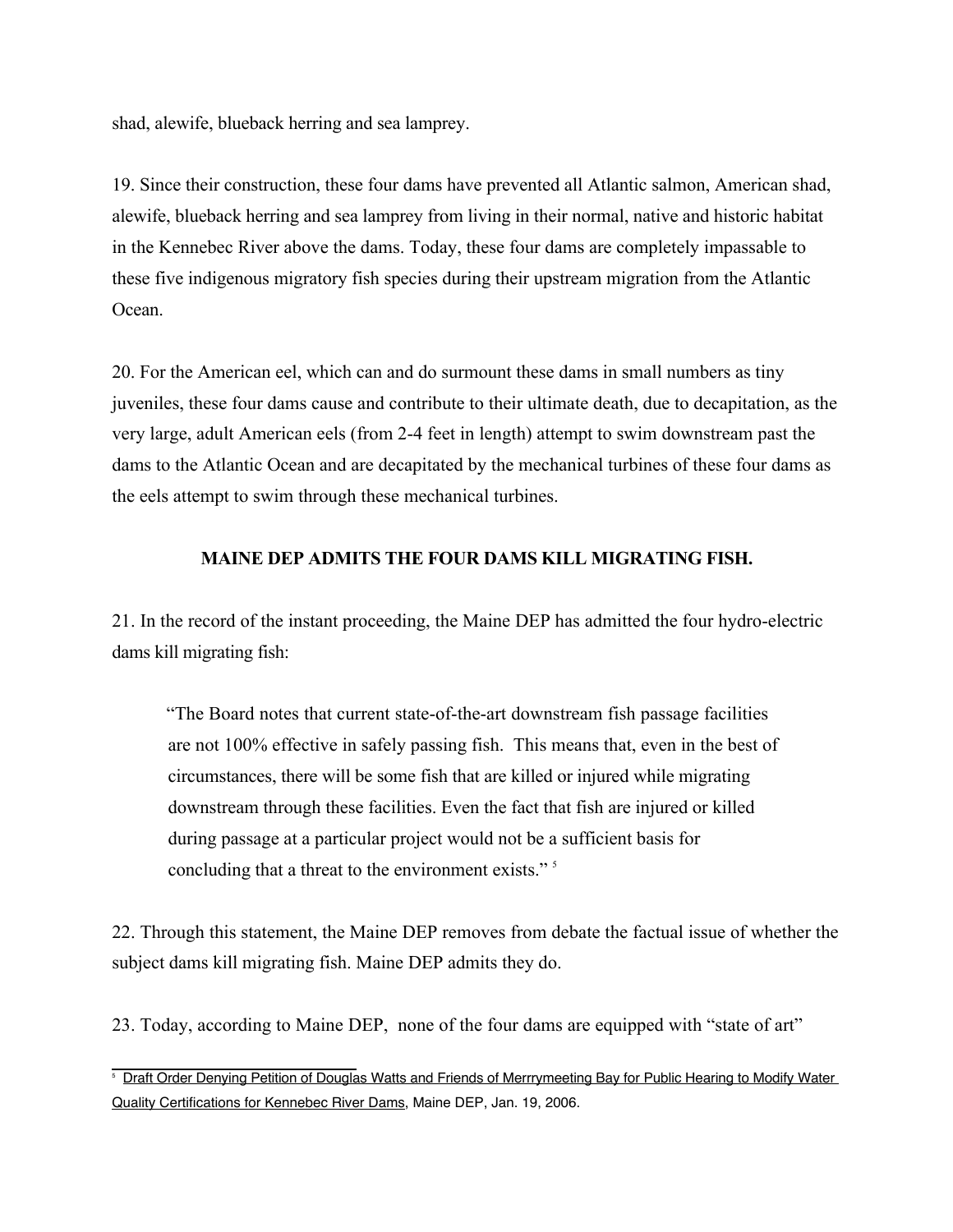downstream passage systems for all migratory species, including American eel. As such, Maine DEP admits it is likely the subject dams now kill many more fish than if they were equipped with "state of art" downstream passage systems.

24. Maine DEP has already admitted the central material facts in this proceeding: the four dams kill migrating fish. By doing so, the dams directly cause the Kennebec River to fail to provide suitable habitat for these fish as required by law. 38 MRSA §464 (1)(C) (No waterbody shall fail to meet the minimum standards of its assigned water quality classification.) $<sup>6</sup>$ </sup>

## **ADDITIONAL EVIDENCE THE FOUR DAMS KILL MIGRATING FISH.**

25. It is generally accepted that hydro-electric dams kill fish. In their *amicus curiae* brief to the United States Supreme Court in S.D. Warren, the Attorneys General of 35 of the United States declared:7

*"The mechanical grind of hydroelectric turbines often kills large numbers of fish that pass downstream."* 

26. The first statutory requirement for safe and effective downstream fish passage at dams and obstructions in Maine is found in Section 6 and 7 of the 1823 Maine law titled, "An Act to Regulate the Salmon, Shad and Alewive Fishery in St. Croix and its Branches," which declares:<sup>8</sup>

"Sect. 6. Be it further enacted, That hereafter no eel wears [weirs] shall be erected

<sup>6</sup> See S.D. Warren v. Maine BEP, 2005 ME 27, ¶21: "The legally designated uses of a waterbody must actually be present and if the designated uses are not presently being achieved, the Legislature intended the quality of the water be enhanced so that the uses are achieved." See also PUD No. 1 of Jefferson County v. Washington Dept. of Ecology, 511 U.S. at 714-715 (1994). "A project that does not comply with a designated use of the water does not comply with the applicable water quality standards." And: "A State may impose conditions on certifications insofar as necessary to enforce a designated use contained in the State's water quality standard." Id.

<sup>7</sup> Amicus Curiae Brief of 35 of the United States, the Commonwealth of Puerto Rico and the Pennsylvania Department of Environmental Protection on writ of certiorari by S. D. Warren Company. United States Supreme Court. 2006.

<sup>&</sup>lt;sup>8</sup> Laws of the State of Maine, Chapter CLXXXVI. Source: Legislative Documents, Maine State Archives.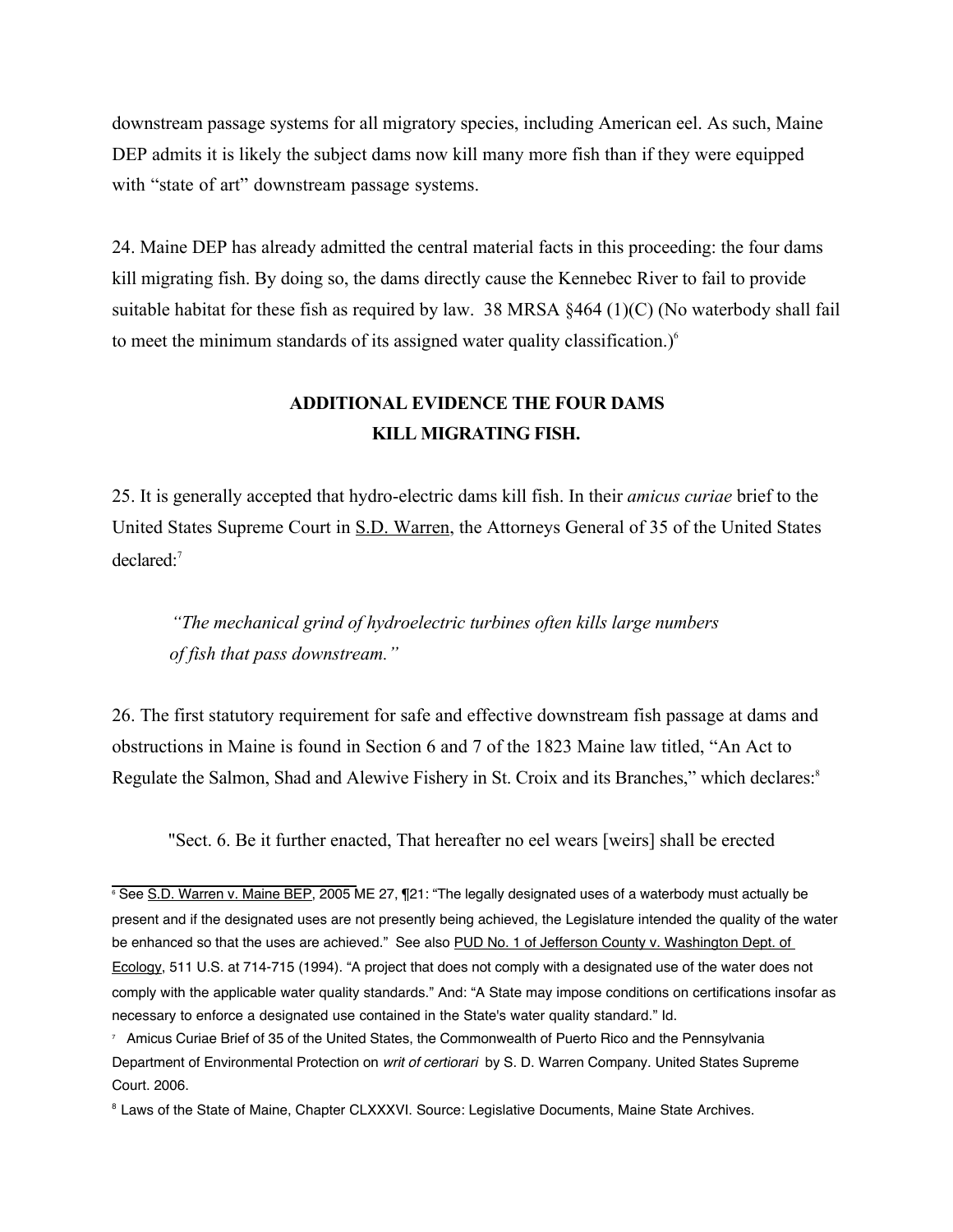on any part of said river or lakes, or its branches, either by the citizens of this State or Indians, so as to stop or impede the passage of the young fish or fry in returning down said river; and if the fish committee shall neglect their duty in causing the provisions of this section and of every part of this act to be carried into effect, they shall forfeit and pay a sum not less than five nor more than twenty dollars, at the discretion of the Court before whom conviction may be had.

"Sect. 7. Be it further enacted, That it shall be lawful, for the Agent or Agents for the State's Land, to cut down so much of any eel wears as to give a passage to the young fish or fry in returning down said river or its branches, wherever they may find said wears so erected on any of the State's Land, as to stop or impede their passage down said river, or its branches."

27. The killing of American eels in the turbines of dams has been noted in Maine for at least the past 150 years. A corporate history of the S.D. Warren Paper Company describes severe kills of female American eels at the company's dam at Ammoncongin Falls on the Presumpscot River, Maine during the mid 19th century. The published corporate history of the S.D. Warren Company available at the Warren Library in Westbrook, Maine states at page 46:

"Water power had its peculiar troubles: every cold winter morning anchor ice would clog in the intakes, and the mill would be down. Then when warm weather came, the water would be full of eels and eels are fish with tough hides. The blades of the water wheels would not chew them up and there are frequent entries in the record stating the water supply had failed and the mill was down, because the eels had stopped the wheels."

A similar report was made by the operator of the Damariscotta Mills hydro-electric dam on the Damariscotta River in Newcastle, Maine to Lewis Flagg of the Maine Department of Marine Resources. A telephone record by Alex Hoar of the U.S. Fish and Wildlife Service, dated March 30, 1996 states: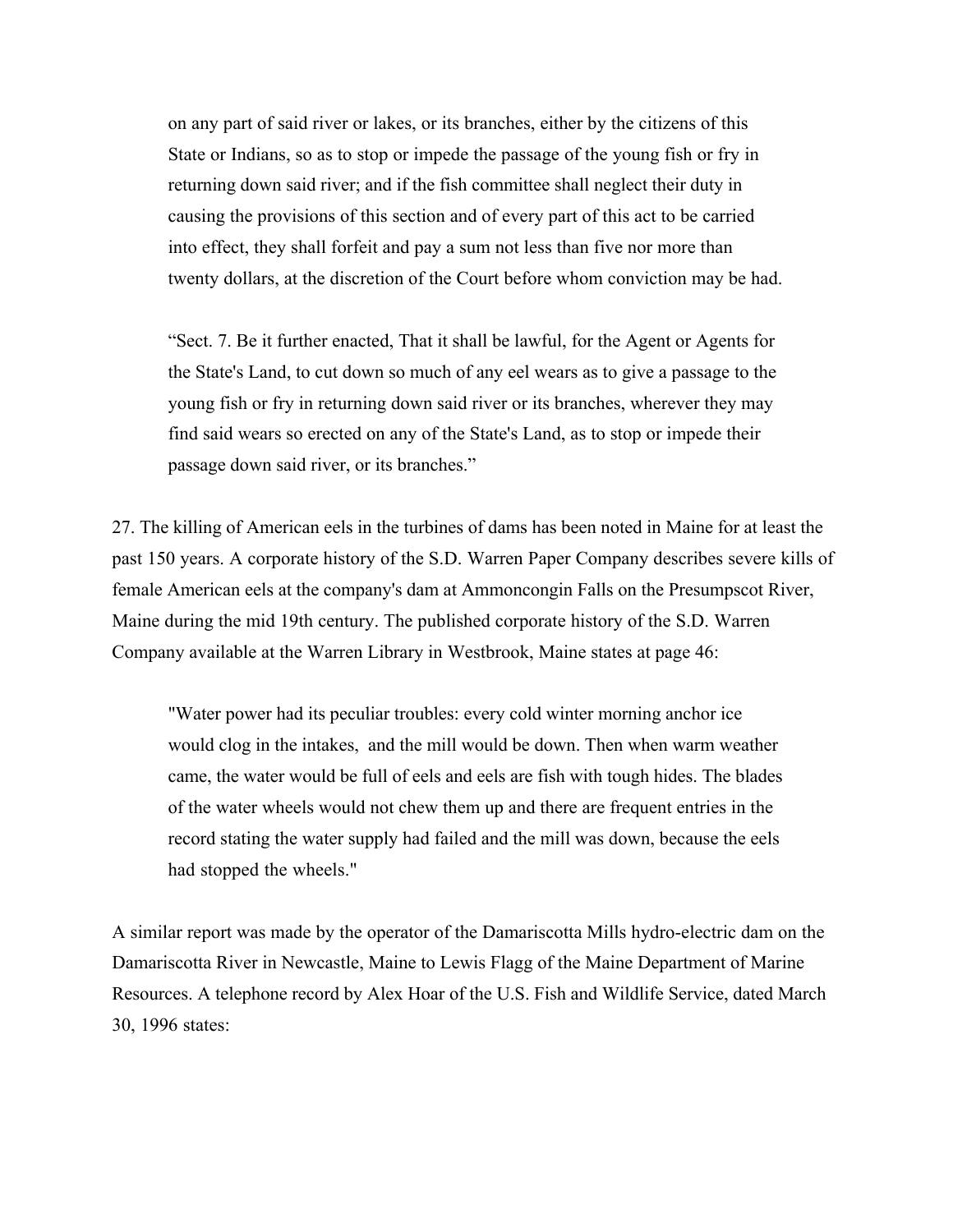"Subject: Eels

Telephone Record.

Lew Flagg told me in a telephone conversation on Saturday night that eels had stopped the project at Damariscotta Mills from operating and set off the alarm. He was told this by the plant operator. The event happened in October. He said the eels clogged the project as they were migrating downstream. -- Alex Hoar."9

A memo summarizing two meetings held with Maine commercial eel fishermen in December, 1994 written by Maine Inland Fisheries & Wildlife fisheries scientist Frederick W. Kircheis states:

"Many eel harvesters commented on the loss of large numbers of migrating eels at power generating turbines on rivers. Apparently eels are attracted to the current drawn by the turbines while migrating at night. One eel weir operator has, as result of legal action, an agreement with a dam operator to cease generating after dark from mid-August to mid-October, the prime time for migrating eels."10

28. The most direct refutation of the Maine DEP's position in this proceeding is the enormous fish kill of juvenile alewives (*Alosa pseudoharengus*) on the Sebasticook River at the Benton Falls Dam in Benton, Maine on Columbus Day, 1999. This fish kill occurred when the Maine DEP-approved "state of art" downstream fish passage system at the dam failed to operate for several days because it was clogged with floating logs. This fish kill was discovered and reported to State of Maine officials by the Petitioner, Douglas H. Watts, on the afternoon of Columbus Day, October 12, 1999. After confirmation of the ongoing fish kill by Maine DEP and Maine DMR officials, the State of Maine fined the owners of the Benton Falls Dam \$17,000 for failing to maintain the "state of art" downstream fish passage facility at the dam. Maine DEP's

<sup>9</sup> This telephone conversation record was submitted by the Kennebec Coalition in 1996 as part of its 1,600 page filing before the Federal Energy Regulatory Commission pursuant to re-licensing of the Edwards Dam in Augusta, Maine. The author, Alex Hoar, is a fisheries scientist with the U.S. Fish & Wildlife Service. Mr. Lewis Flagg is a fisheries scientists long employed by the Maine Dept. of Marine Resources. The incident described by Mr. Flagg did not occur in 1996, but was based upon Mr. Flagg's recollection of instances in the past of documented eel kills at Maine dams. <sup>10</sup> This memorandum by Mr. Kircheis was included in public document filings by the Kennebec Coalition before the Federal Energy Regulatory Commission in the Edwards Dam re-licensing proceeding, 1996.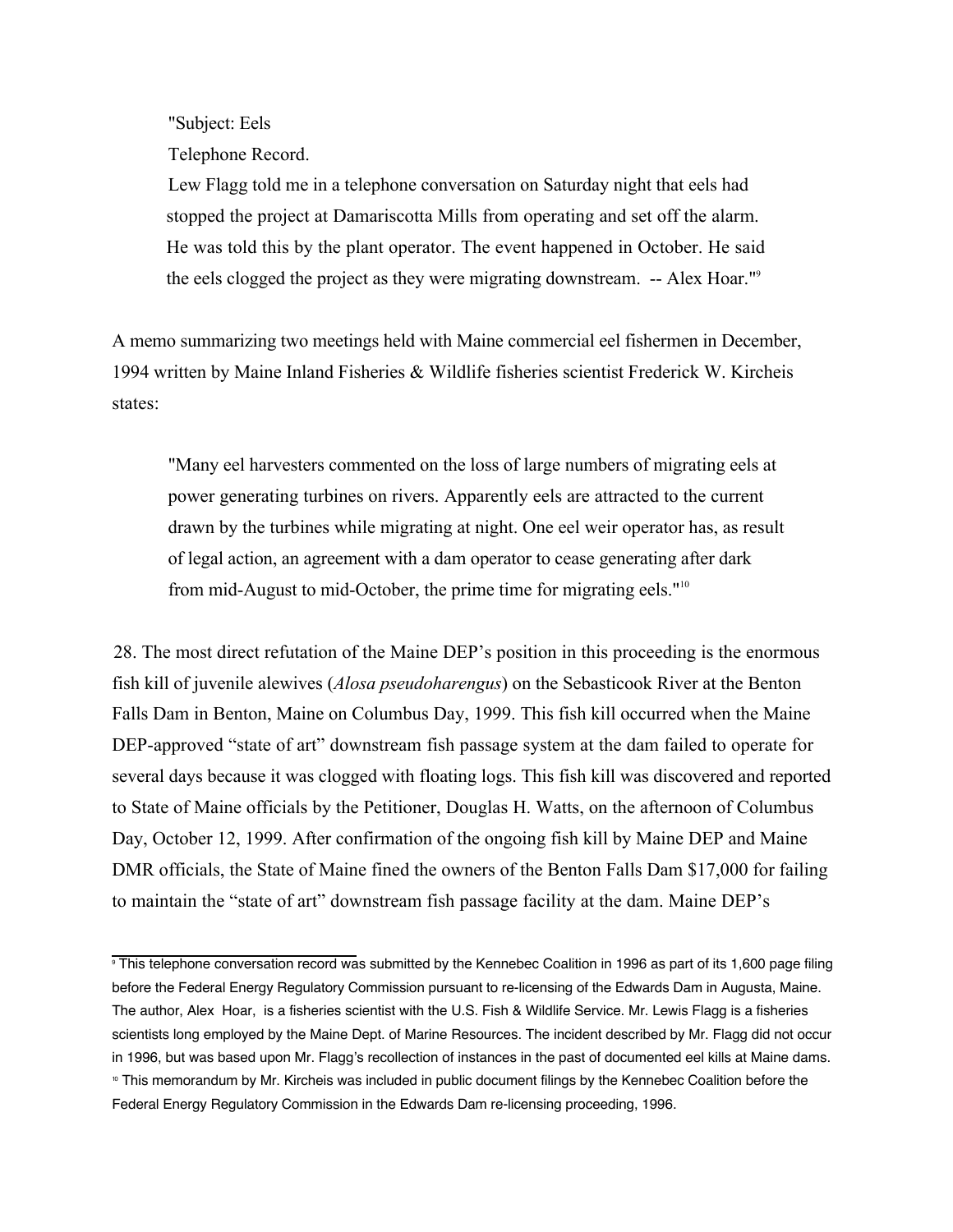investigation determined the fish kill was caused when the "state of art" downstream fish passage system at the dam became clogged with logs and migrating alewives were forced to swim through the dam turbines. Hundreds of thousands of alewives were killed over a 48 hour period and their bodies littered the banks and bottom of the Sebasticook River for one mile downstream from the dam $11$ 

29. The ability of hydro-electric turbines to kill large numbers of migrating fish was further demonstrated, again, at the Benton Falls Dam in October 2004, when Maine DMR fisheries scientist Nate Gray and Petitioner Douglas H. Watts discovered hundreds of large, adult American eels killed by the dam turbines directly below the dam site. This discovery confirmed and corroborated observations made by Maine DMR in fall 2001 via underwater video camera which showed large numbers of chopped up American carcasses directly below the Benton Falls Dam turbine outfall.

30. The ability of hydro-electric turbines to kill large numbers of migrating fish has been repeatedly documented by Maine DMR scientists at the American Tissue hydro-electric dam on Cobbosseecontee Stream in Gardiner, Maine between 2000 and 2002. The killings of American eels at this dam became so severe in fall 2002 that Mr. John M. Glowa, Sr. of the Maine DEP enforcement division issued a Cease and Desist Order to the dam owner in October 2002 requiring the dam owner to shut down their turbines from dusk to dawn each day during the fall eel migration season, which was promptly complied with.

The Maine DEP's Cease and Desist Order of Oct. 10, 2002 states as follows:

Skip Medford CHI Operations, Inc. 200 Bulfinch Drive Andover, MA 01810

<sup>&</sup>lt;sup>11</sup> In the Matter of Benton Falls Associates ..., 2000 Me. ENV. LEXIS 40 (Aug. 17, 2000). This Consent Order is included as a joint Evidentiary Exhibit by Petitioner Friends of Merrymeeting Bay and Douglas Watts and is labelled Exhibit W/FOMB-2. Photographs showing the condition of migratory fish after passing through the Benton Falls and other dam turbines in the Kennebec River drainage are included as Exhibits W/FOMB-10, 11, 15 and 27.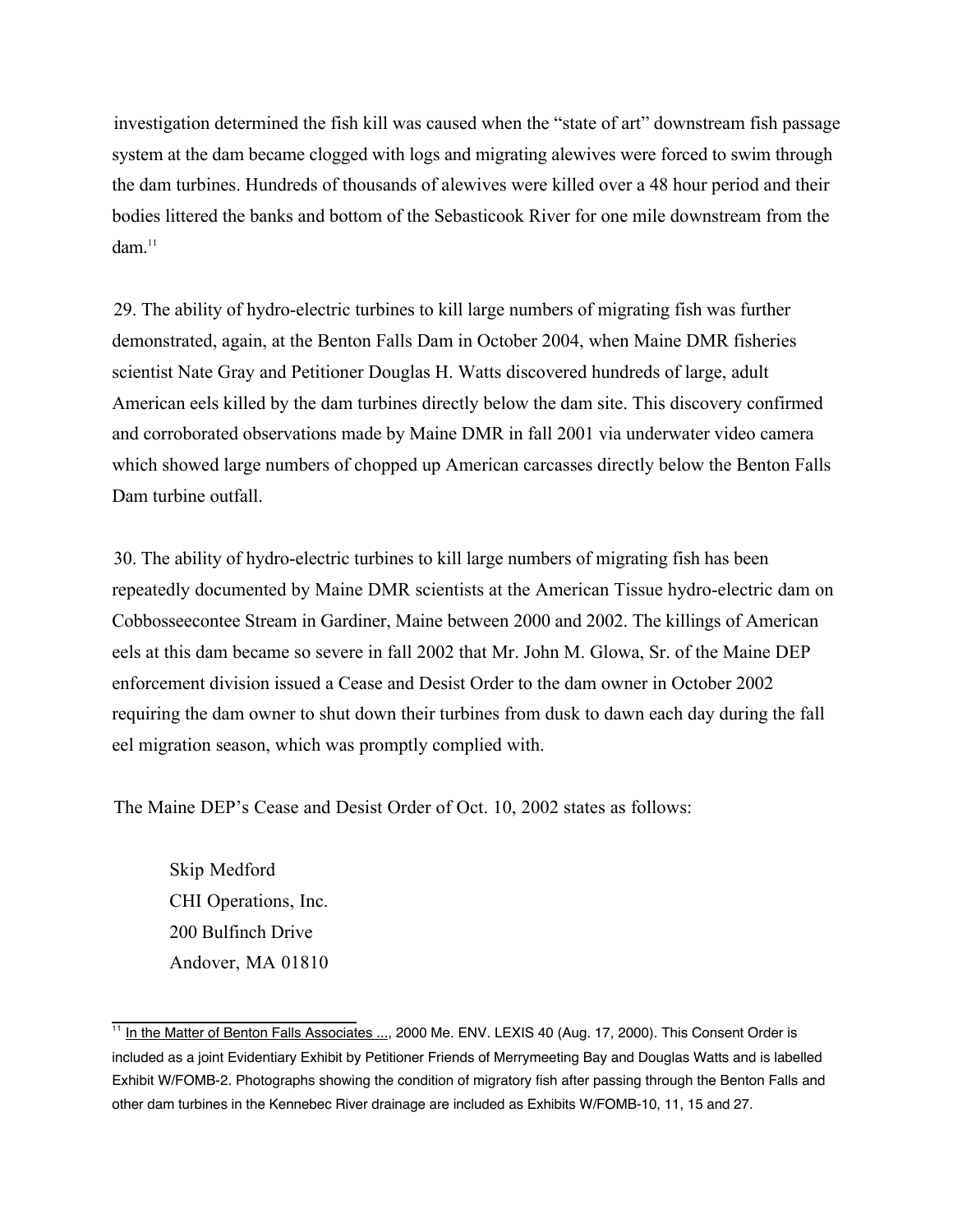Thomas R. Brown Ridgewood Maine Hydro Partners, L.P. 947 Linwood Ave. Ridgewood, N.J. 07450

Also sent via fax to CHI on October 10, 2002 (978-681-7727)

### **Re: American Tissue Dam-FERC No. 2809-ME**

Dear Messrs. Medford and Brown:

I want to begin by thanking you for your prompt response to our requests for corrective action at this facility. As of the time this letter is written, CHI has installed a plunge pool box for alewives and opened one of the deep gates some six inches. It is my understanding that CHI has verbally agreed to shut down the turbine, effective today, from dusk till dawn every day until November 15, 2002. It is also my understanding that today CHI installed two metal plates, each several feet high, at the base of the trash screens that will physically block eels from swimming along the bottom and into the influent to the turbines. Because eels typically travel along the bottom, hopefully this will prove to be an effective deterrent.

Although these corrective actions are very positive steps in the right direction, we need to assure that the facility is brought into compliance with Maine law and continues in compliance. Therefore, the Department continues to request that CHI Operations, Inc. and/or Ridgewood take any and all necessary measures, subject to DEP and/or DMR approval, to prevent fish mortality due to downstream migration at the American Tissue Dam (FERC No. 2809) in Gardiner, Maine. Such measures may include, but may not be limited to, temporarily shutting down the turbine and if necessary, draining the head pond until the downstream migration of eels and alewives is done for this year.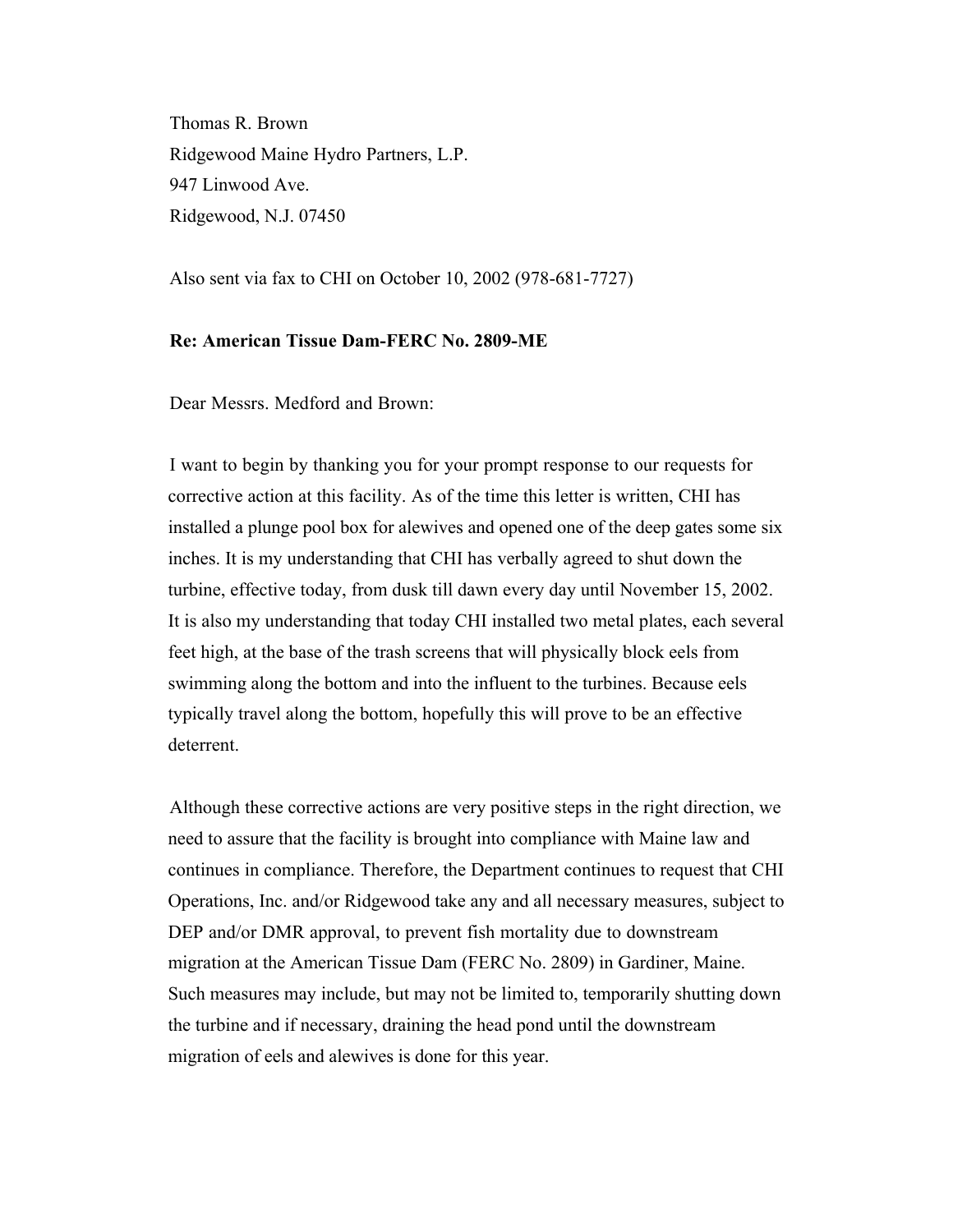It is the Department's position that you are in violation of Title 38 M.R.S.A. § 464 for rendering the receiving waters unsuitable "as habitat for fish and other aquatic life." Our position is supported by an ongoing fish kill and evidence of other significant fish kills that occurred at the facility over the past several years.

This Department's request for corrective action was initially conveyed to you via a voicemail message shortly after 5:00 P.M. on October 7. On October 8, 2002, CHI responded by increasing the opening of the deep gate nearest to the generating station intake to approximately 5 inches. Increasing the gate opening revealed that the previous opening of some three inches (opened on September 15, 2002) was partially blocked by debris. As soon as the gate was opened to 5 inches, there was a moderate increase in water through the gate. Several minutes after the gate opening was increased to 5 inches, a plume of muddy water exited through the gate and the flow increased considerably. I later learned from John Bogert that CHI staff place sandbags in front of the gates each fall to minimize leakage. Apparently, during the period September 15-October 8, 2002, although the gate was opened some three inches, the effective width of the opening was less than that.

During my site visit on October 8, I requested of Mr. Bogert that CHI place a screen below the powerhouse discharge to determine if eels continue to be killed in the turbines in spite of the increased flow through the deep gate. He refused because, as he stated, the screen would become clogged.

On October 9, CHI closed the deep gate and opened the gate furthest from the powerhouse intake to approximately six inches. It is my understanding the possibility of shutting down the turbines during the night time hours was discussed between CHI and John Perry of the Dept. of Marine Resources at this time. On this date, CHI built a structure on the dam apron to act as a plunge pool for downstream migrating alewives. After the structure was built, a small school of alewives was seen going over the dam, entering and exiting the structure, and entering the stream. During my visit to the site this afternoon, I observed that the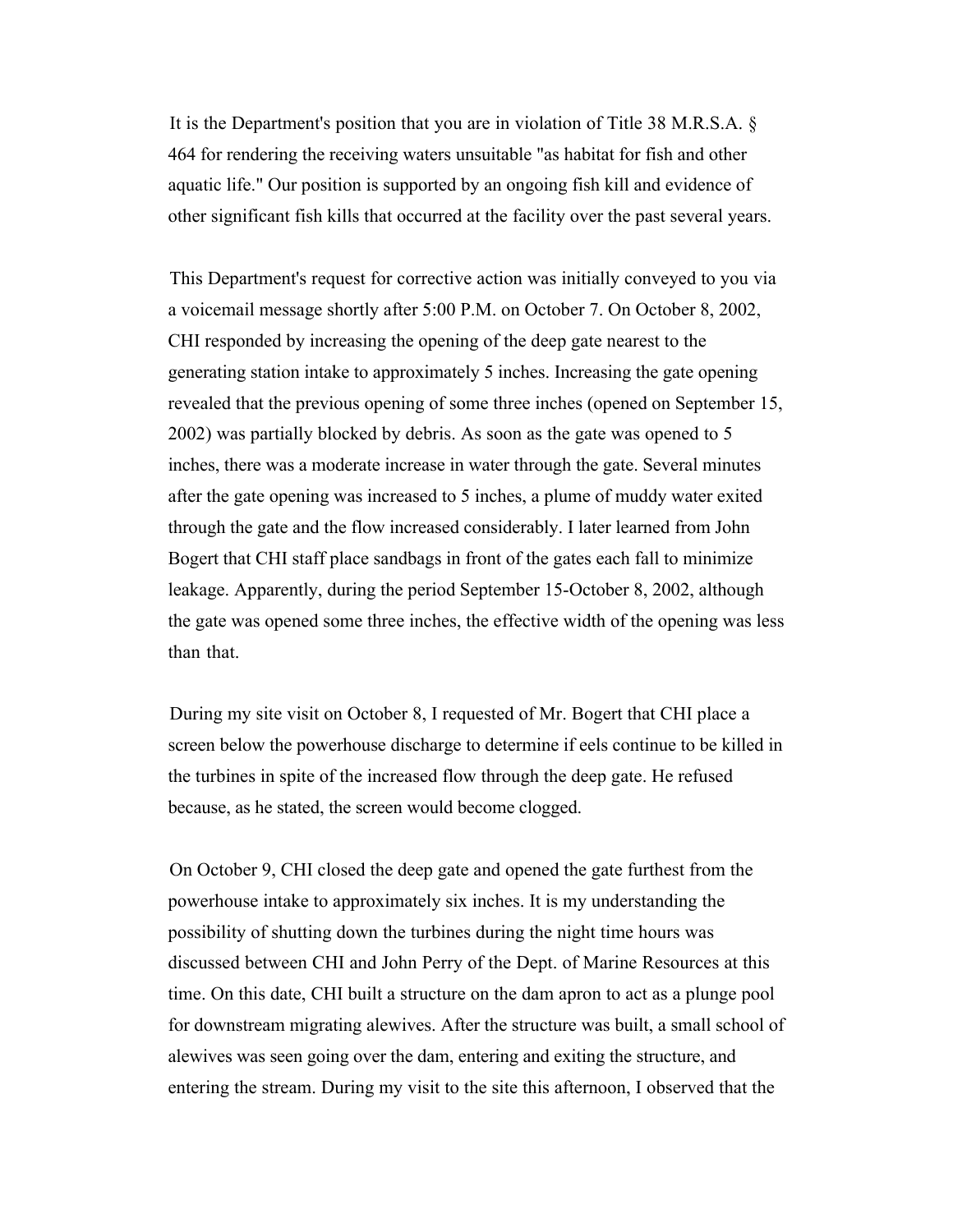flow to the plunge pool box had been cut off and workmen were busy repairing the box because one side wall had bowed out from the water pressure. I observed two dead alewives inside the box. Once the box was braced and the flashboard was removed, I observed that the box has considerable leakage. The integrity of the box should be closely monitored and if leakage becomes excessive, it should be repaired or replaced.

On October 8, 9, and 10, dead eels were observed and collected below the outfall of the power generation station. On October 9 alone, evidence of more than one hundred dead eels was collected and removed from the stream. Today, in excess of forty dead and dying eels were found in the stream below the power generation facility. These were still found in spite of increased stream flows that may have washed additional eels and eel parts downstream. It is this Department's position that the corrective measures taken by CHI prior to today have not been effective with regard to the killing of eels. Conversely, there is evidence, in the form of dead and dying eels, that the corrective measures have been ineffective. Therefore, effective immediately, the Department of Environmental Protection requests that, at a minimum, you take the following corrective actions:

Cease all power production by shutting down the turbine every day from dusk to dawn beginning today, October 10, 2002 until November 15, 2002 (as noted above, it is my understanding that CHI has verbally committed to do this);

Maintain continuous downstream eel passage by keeping one or more deep gates open a minimum of six inches until November 15, 2002;

3) Due to concerns that flows into the headpond through the CHI operated New Mills dam may be cut back at night, please ensure that sufficient flow is maintained to maximize the downstream passage of eels through the deep gate during non-generating hours until November 15, 2002;

Maintain an effective downstream alewife fish passage device until November 15,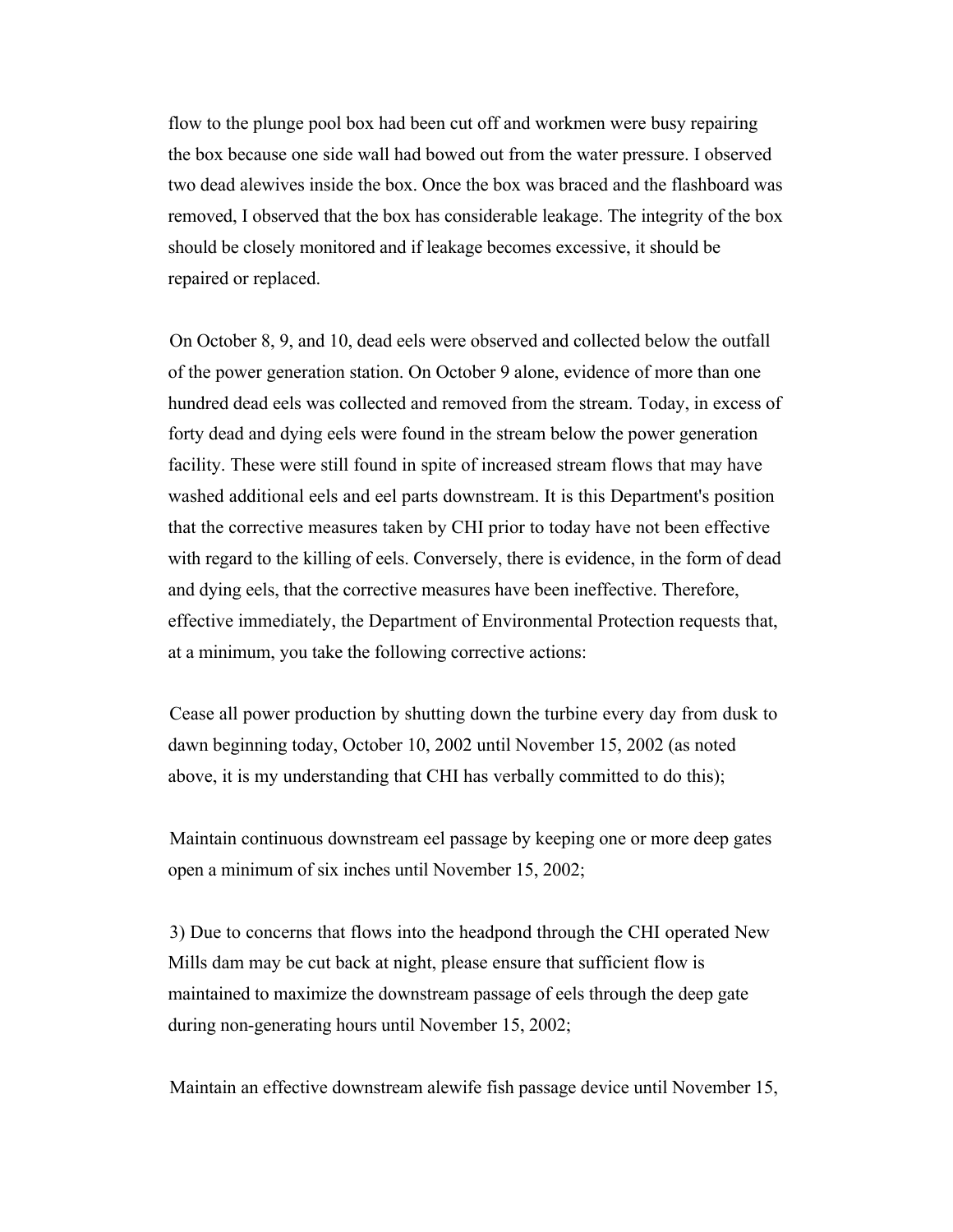2002; visit the facility a minimum of once daily to monitor the effectiveness of downstream fish passage; and,

To determine the efficacy of these corrective measures, install a screen or other device below the outfall of the power plant, subject to approval by the Dept. of Marine Resources, and report any numbers of dead and dying eels collected to the DEP daily. This screening device is to remain in place until November 15, 2002 unless approval to remove it sooner is granted by the DEP.

It is likely that this Department will issue a formal Notice of Violation in this matter.Due to the repeated nature of these violations, the Department may propose an Administrative Consent Agreement and Enforcement Order. The Department's actions in this regard will be guided in part by your willingness to permanently correct the problems at the facility.

Thank you again for your very prompt response and for your anticipated continued cooperation in this matter. Please contact me within five (5) days of receipt of this letter with your response to these requests. If you have any comments or questions, please call me at (207) 287-7783.

Sincerely, John M. Glowa, Sr. Enforcement Section Maine Dept. of Environmental Protection<sup>12</sup>

<sup>&</sup>lt;sup>12</sup> After this incident, the Maine Dept. of Attorney General and Maine DEP declined to support Mr. Glowa's enforcement action of Oct. 2002 against the American Tissue Dam and instead ruled that the severe kill of American eels at Cobbossee Stream that Mr. Glowa halted was in fact legal because the Water Quality Certification Order for the dam did not *specifically* require safe and effective downstream passage for American eels. This was the same reasoning used by the Dept. of Attorney General in October 2004 for refusing to stop the massive, ongoing kill of American eels at the Benton Falls Dam. In both instances, Maine DEP staff informed the Petitioner that if the Water Quality Certifications for these dams had specifically required safe passage for eels, the Maine DEP would have been able to take enforcement action and levy civil penalties, as was done in the 1999 Benton Falls alewife kill.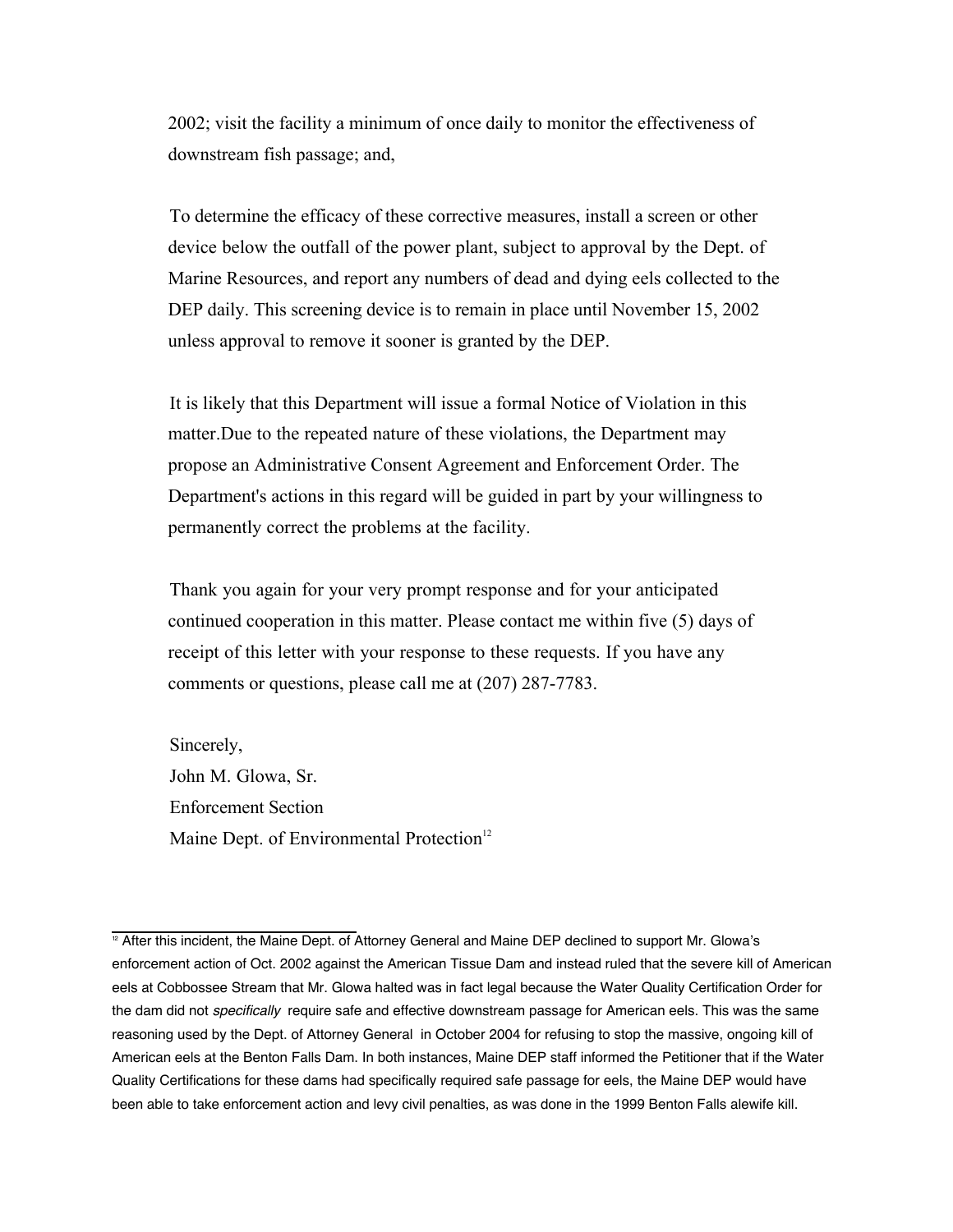31. Quantitative studies were conducted in Maine for American eel passage at hydroelectric dams by the Maine Department of Marine Resources in the Kennebec River drainage from 2000 to 2002 using small numbers of radio-tagged female eels released directly above a dam and allowed to swim freely past it. Radio-tracking of adult female American eels by the Maine Department of Marine Resources (Maine DMR) at the Benton Falls Project in 2000 and 2001 indicate more than 50 percent of the migrating eels attempting to pass the Benton Falls project are entrained and killed in the project turbines. In fall 2001, Maine DMR staff used an underwater videocamera at the Benton Falls Project turbine outfall to attempt to locate two radio-tagged eels which had passed through the Benton Falls Project turbines. The videocamera revealed large numbers of dead eels and eel carcasses resting on the river bottom at the turbine outfall. Maine DMR's 2001 study reported stated:

"DMR personnel attempted to recover these eels on five occasions (10/22, 10/26, 10/31, 11/2, 12/7). An underwater camera revealed a deep hole below the tailrace that contained many portions of eel carcasses in various states of decay. It was apparent these eels had been killed by turbine blades .... Based on two years data, the surface bypass at Benton Falls is not efficient at passing eels."

In fall 2004 Maine DMR biologists and citizens documented hundreds of dead American eels below the Benton Falls Dam. Based upon these observations, female American eels were being killed at this dam from mid-September to at least early November, ie. throughout the entire fall eel migration season. During this entire period, the installed surface downstream fish passage system was operating yet unable to guide migrating American eels away from the turbine intakes of the Benton Falls Dam. Due to these severe mortalities, the dam's owner in Sept. 2005 placed metal screening across the entire turbine intakes to prevent eels from gaining entrance to the turbines. After installation of this protective screening, turbine mortalities of American eels ceased at the dam during the fall 2005 eel migration season. Radio-tracking of adult American eels by the Maine Department of Marine Resources just above the Lockwood Dam on the Kennebec River during fall 2002 suggests that 40 percent or more of the adult American eel attempting to migrate past the Lockwood Project are entrained and killed in the turbines each year, despite the availability of the project spillway for passage. This study -- and data gathered from American eel kills at other hydro-electric dams in Maine -- indicates the availability of spillway passage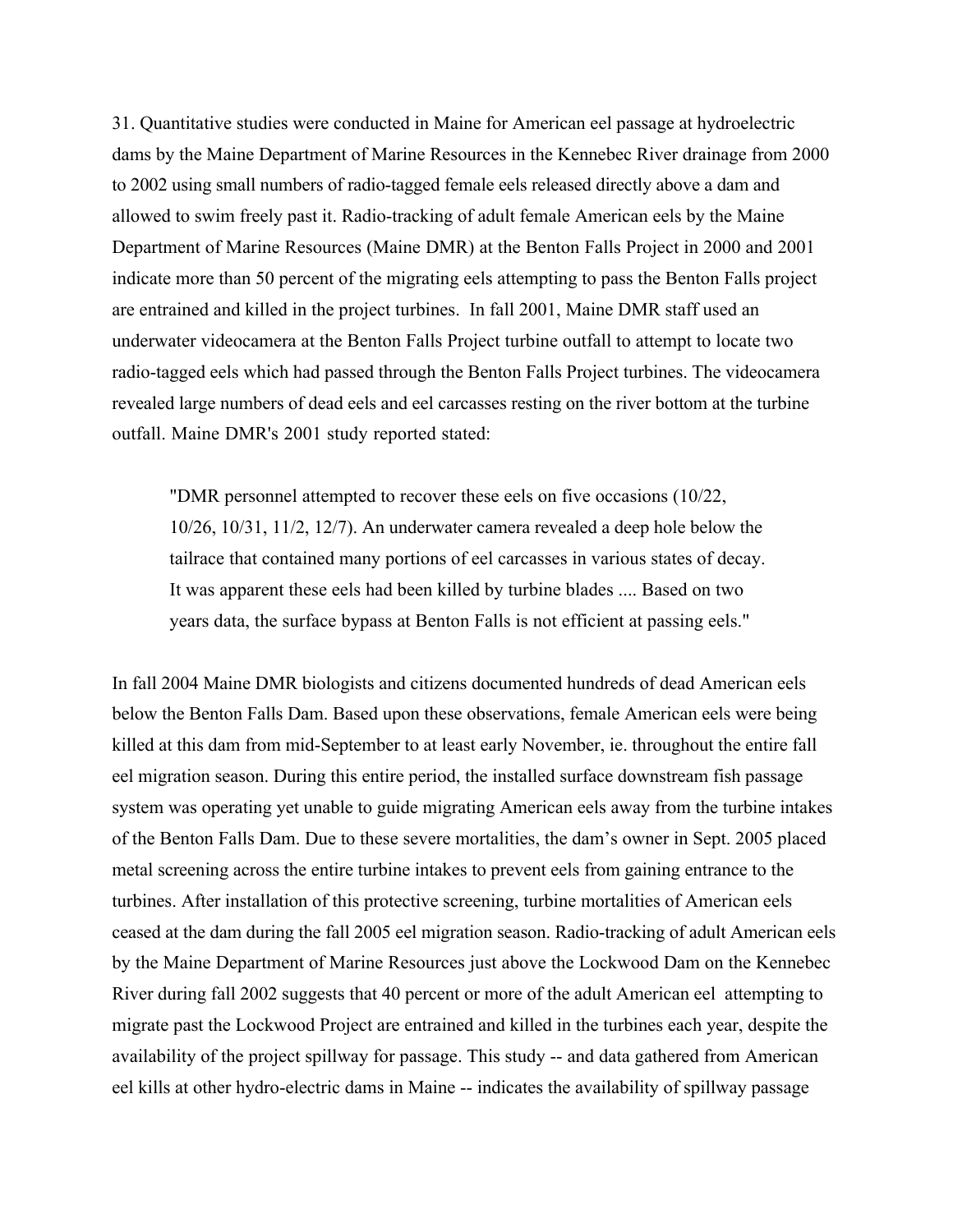alone will not provide safe passage for adult American eels at Maine hydroelectric dams.

32. Thus far in this instant proceeding, the Maine DEP has adopted the paradoxical position that the four subject hydro-electric dams *do not* kill migrating fish and yet, even with installation of "state of art" downstream fish passage systems at some point in the future, the dams *will still kill* migrating fish. $13$ 

# **MAINE ADMITS THE FOUR DAMS ARE A "POLLUTANT" AND THUS A "THREAT TO THE ENVIRONMENT" PURSUANT TO MAINE AND FEDERAL LAW.**

33. The State of Maine itself has argued to the United States Supreme Court that hydro-electric dams are a form of pollution pursuant to Maine Law and the United States Clean Water Act:

"There is also no dispute that each of these facilities, like almost all other hydropower projects, contribute to 'pollution' as that term is defined under §502(19) because each alters the chemical, physical and biological integrity of the water, causing the River to fail to meet water quality standards. Specifically, the Facilities do this by ... (3) blocking fish to their spawning and nursery waters."<sup>14</sup>

"The operation of dams affects water quality by obstructing the river and thereby creating or contributing to pollution." Id. at 24.

 $\frac{13}{13}$  This paradox is illustrated by 2006 correspondence between Maine DEP and the owners of the Hydro Kennebec Dam, who in Feb. 2006 submitted design plans to construct a downstream fish passage facility for migrating fish. In an April 10, 2006 letter to Brian Stetson of Hydro Kennebec, Dana P. Murch of Maine DEP stated: "It is hoped that these facilities will provide effective downstream fish passage for anadromous fish as well as for eels." (emphasis added) Presumably, if the Hydro Kennebec Dam was already providing effective downstream passage for migratory fish species in situ, there would be no need for this new downstream fish passage facility to be built in the first place. See also, Federal Energy Regulatory Commission, Order Approving Functional Design Drawings and Plans for Interim Downstream Passage at Hydro Kennebec Dam, April 21, 2006 at 3: "The installation of interim downstream fish passage at the Hydro Kennebec Project will allow out-migration of post-spawn adult American shad and Atlantic salmon this year and in coming years, significantly contributing to fisheries restoration efforts on the Kennebec River." 115 FERC ¶62,096.

<sup>&</sup>lt;sup>14</sup> State of Maine. 2006. Respondent State of Maine's Brief to the United States Supreme Court in re: writ of certiorari of S.D. Warren Company, at 9.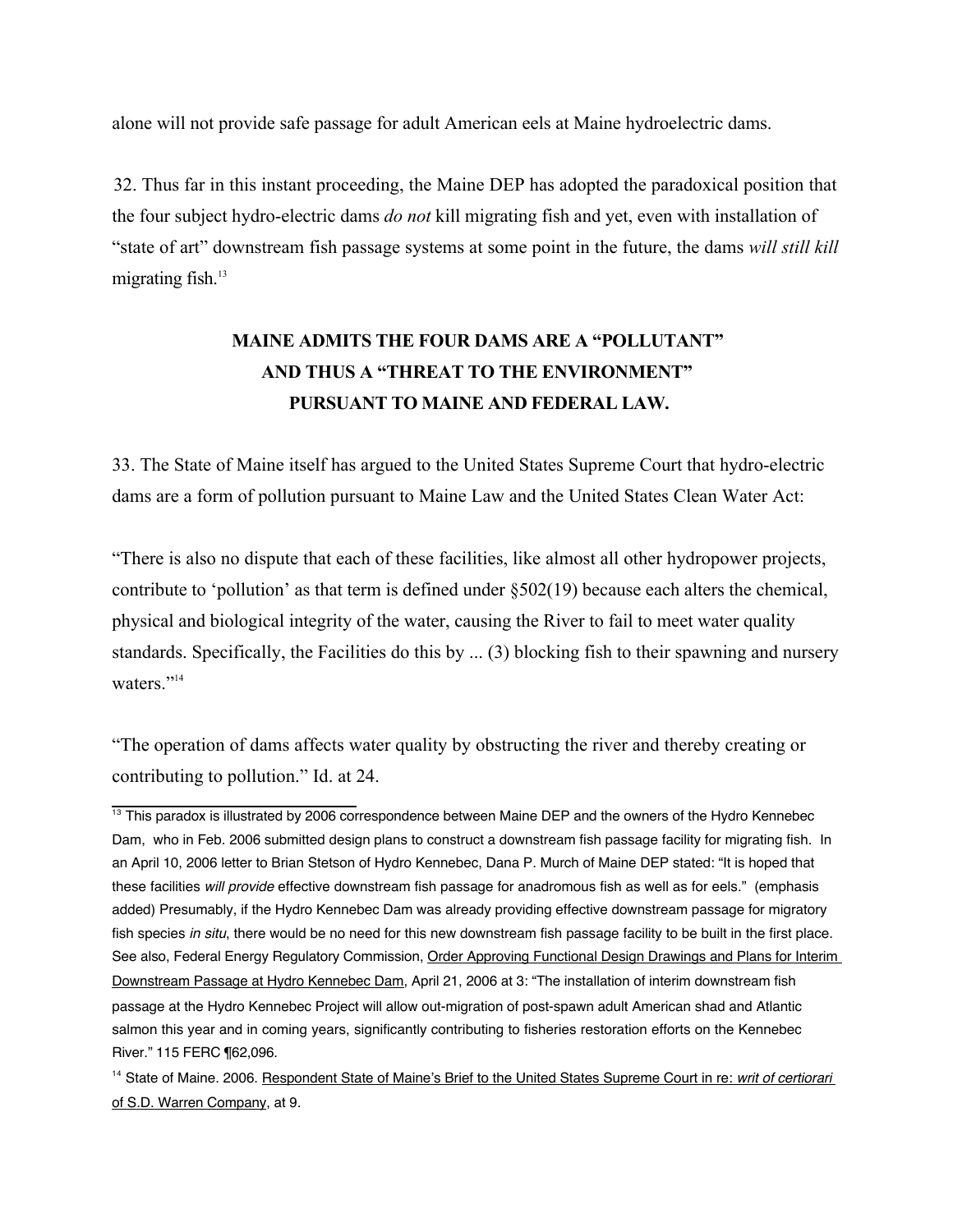"Petitioner's Facilities -- and hundreds of dams like them -- indisputably create pollution and contribute to the non-attainment of water quality standards." Id. at 26.

As shown in the State of Maine's own Response Brief to the United States Supreme Court in in 2006, hydro-electric dams which prevent the passage of native fish to and from their spawning grounds constitute a form of pollution under Federal Law and Maine Law. Pollution is an inherent threat to the environment. If it were not, it would not be called pollution.

## **MAINE WATER QUALITY STATUTES PROHIBIT THE KILLING OF MIGRATORY FISH AT DAMS.**

34. The Maine Legislature's goal and purpose for its Water Classification Laws are stated as follows:

 "The Legislature declares that it is the State's objective to restore and maintain the chemical, physical and biological integrity of the State's waters and to preserve certain pristine state waters. The Legislature further declares that in order to achieve this objective the State's goals are ... That water quality be sufficient to provide for the protection and propagation of fish, shellfish and wildlife and provide for recreation in and on the water. The Legislature intends by passage of this article to establish a water quality classification system which will allow the State to manage its surface waters so as to protect the quality of those waters and, where water quality standards are not being achieved, to enhance water quality. This classification system shall be based on water quality standards which designate the uses and related characteristics of those uses for each class of water and which also establish water quality criteria necessary to protect those uses and related characteristics. The Legislature further intends by passage of this article to assign to each of the State's surface water bodies the water quality classification which shall designate the minimum level of quality which the Legislature intends for the body of water. This designation is intended to direct the State's management of that water body in order to achieve at least that minimum level of water quality." 38 MRSA 464 (1).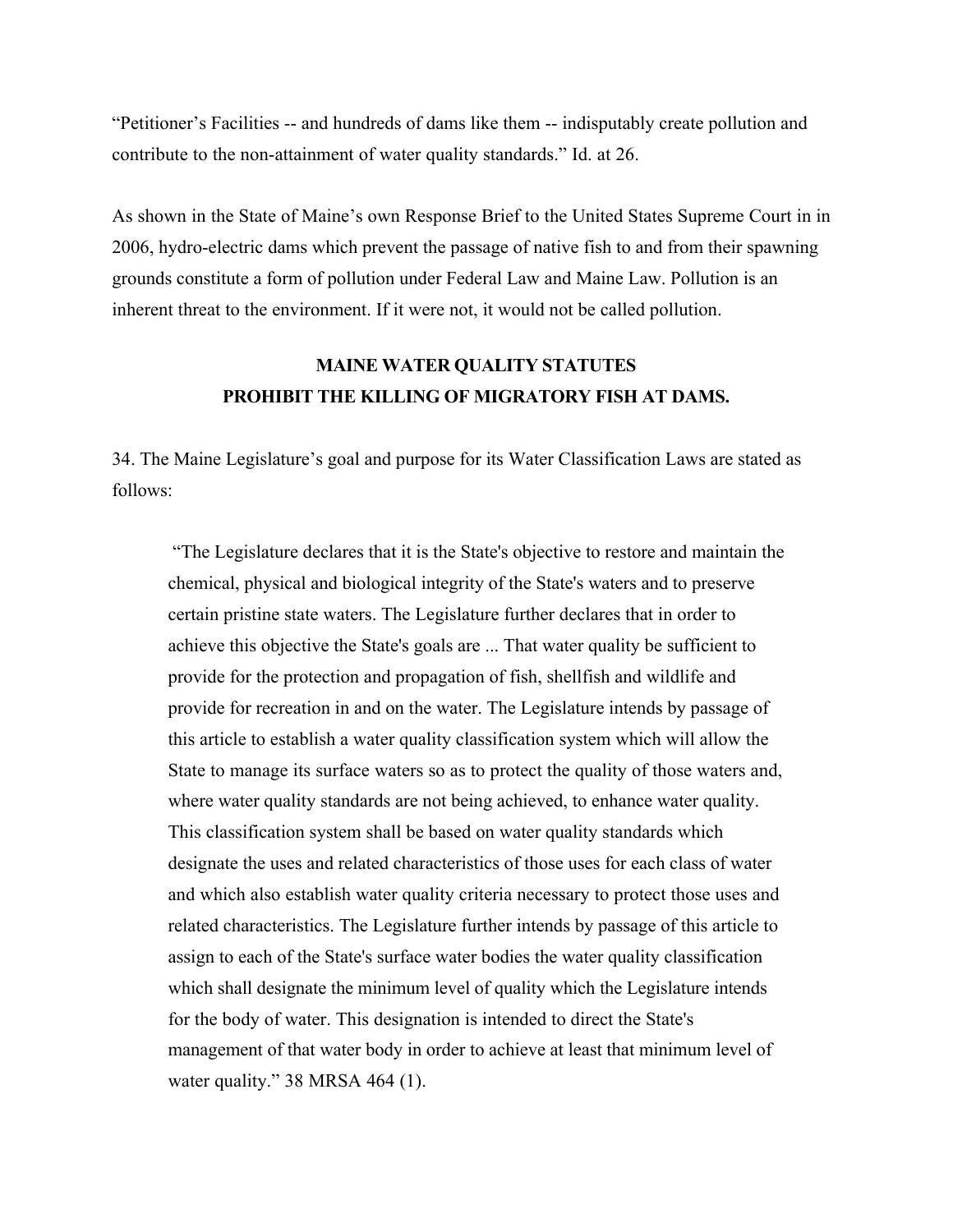35. The four subject Kennebec River dams are located on waters classified as "B" and "C" by the Maine Legislature. Class B waters "shall be of such quality that they are suitable for the designated uses of . . . recreation in and on the water . . . and as habitat for fish and other aquatic life. The habitat must be characterized as unimpaired." 38 M.R.S.A. § 465(3)(A). "Discharges to Class B waters may not cause adverse impact to aquatic life in that the receiving waters must be of sufficient quality to support all aquatic species indigenous to the receiving water without detrimental changes in the resident biological community." 38 M.R.S.A. § 465(3)(C). Class C waters "shall be of such quality that they are suitable for the designated uses of . . . recreation in and on the water . . . and as a habitat for fish and other aquatic life." 38 M.R.S.A. § 465(4)(A). Discharges to Class C waters may cause some changes to aquatic life, except that the receiving waters must be of sufficient quality to support all species of fish indigenous to the receiving waters and maintain the structure and function of the resident biological community." 38 M.R.S.A.  $\S$  465(4)(C).

36. Under Maine law, aquatic habitat in Class A waterbodies shall be "natural"; Class B waterbodies shall be "unimpaired." Aquatic habitat in Class C waterbodies shall maintain "the integrity of the resident biological community." Maine BEP has no authority to establish aquatic habitat standards. 38 MRSA §464(2)(D) (The Legislature shall have sole authority to make any changes in the classification of the waters of the State). In S.D. Warren, 2005 ME 27, the Maine Supreme Court affirmed the Maine BEP's ruling that provision of safe and effective passage for indigenous, migratory fish at hydro-electric dams is a fundamental component of the legally designated use of Maine rivers as habitat for these animals. In its April 2003 Water Quality Certification Orders for S.D. Warren's Presumpscot River dams, the Maine BEP held that the legally designated use of the Presumpscot River as fish habitat could not be attained if the subject dams physically prevented the fish from having safe access to and from that habitat during their lifecycle. In its Sept. 30, 2003 Findings of Fact and Order denying S.D. Warren's Appeal of its Presumpscot River Water Quality Certification Orders, the Maine BEP stated:

"Nowhere, as appellant suggests, does the statute state that 'some' of the waters be suitable for the designated uses; that 'some' of the aquatic species indigenous to the waters be supported; or that 'some' of the habitat must be unimpaired or natural. On the contrary the terms 'receiving waters' and 'habitat' are unqualified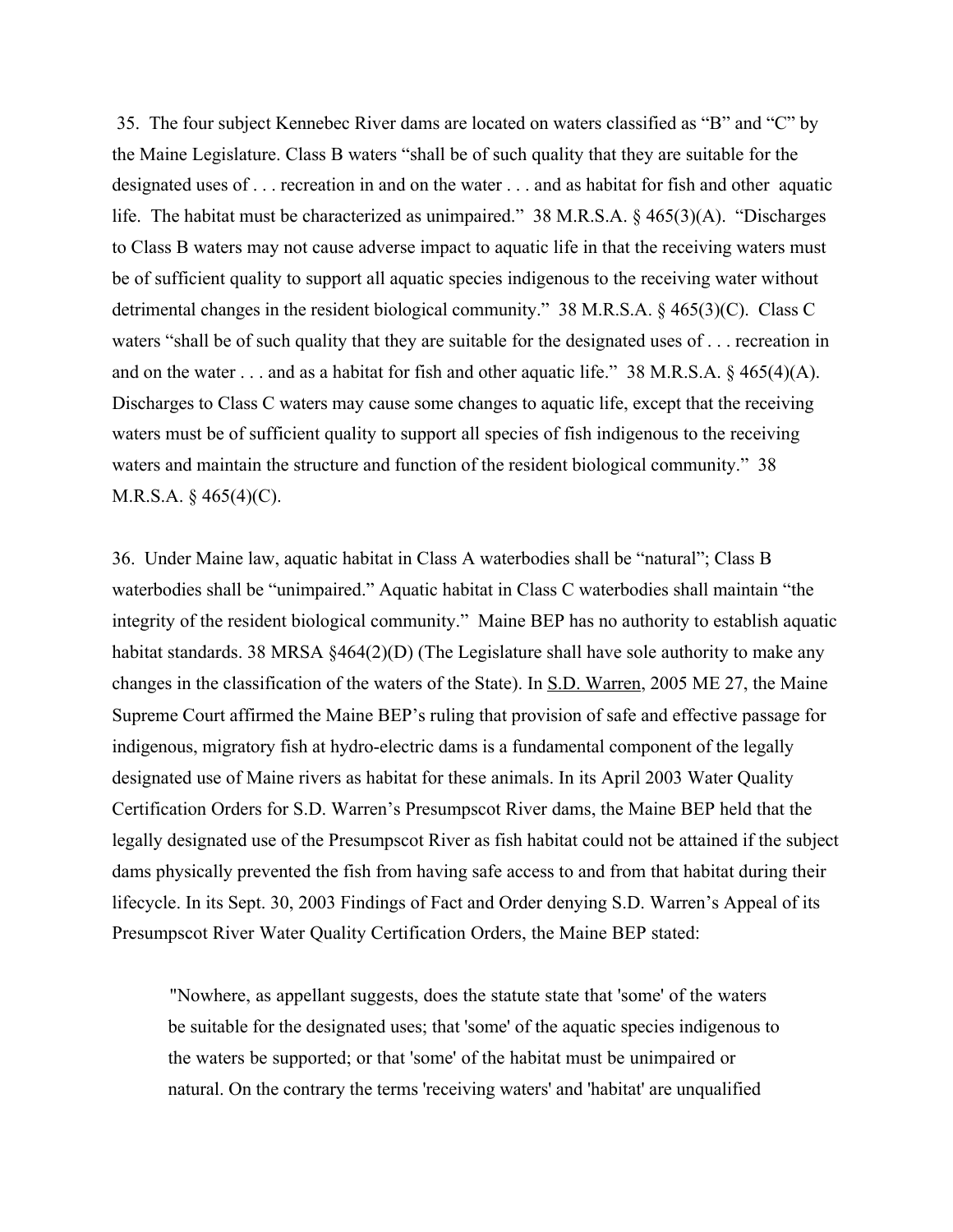and the statute specifically states that the water quality must be such to support 'all' indigenous aquatic species .... Appellant's contention that water quality standards are being attained as long as the designated uses of fish, fishing and aquatic habitat are present to any degree in any portion of the river is thus contrary to the language of the statute and to the Legislature's stated objective 'to restore and maintain the chemical, physical and biological integrity of the State's waters.' 38 MRSA Section 464(1)."<sup>15</sup>

37. The severe negative impacts of the subject dams on native American eels in the Kennebec River watershed cause Class A, Class B and Class C waterbodies in the Kennebec River watershed to fail to meet their aquatic habitat quality standards. The inability of native, migratory fish to safely migrate from Class A, B and C habitat due to hydroelectric dams violates the narrative water quality standards for Class A, Class B and Class C waters in the Kennebec River watershed. Maine's water quality standards expressly protect all indigenous fish species, including highly migratory species such as the American eel. S.D. Warren ("Maine law is settled in this area.") Maine water quality standards do not protect indigenous fish in only one portion of a waterbody. *Id.* Maine's water quality standards do not only apply to fish species that stay in one place for their entire lives. *Id.* Maine's water quality standards recognize that many of Maine's signature native fish species, such as the Atlantic salmon, American shad, alewife and American eel, must safely migrate back and forth from freshwater to saltwater in order to survive. *Id*. This is why the State of Maine informed the United States Supreme Court in 2006 that hydroelectric dams can cause pollution by preventing migratory fish from safely moving back and forth from freshwater to saltwater: "There is also no dispute that each of these facilities, like almost all other hydropower projects, contribute to 'pollution' as that term is defined under §502(19) because each alters the chemical, physical and biological integrity of the water, causing the River to fail to meet water quality standards. Specifically, the Facilities do this by ... blocking fish to their spawning and nursery waters." (Maine Respondent's Brief to United States Supreme Court at 9.)

38. Existing water quality certificates for the subject dams allow them to kill native fish migrating from their natural and historic growing habitat in the Kennebec River watershed. Maine water

<sup>&</sup>lt;sup>15</sup> Maine BEP. Findings of Fact and Order Denying Appeal of S.D. Warren Company. Sept. 30, 2003.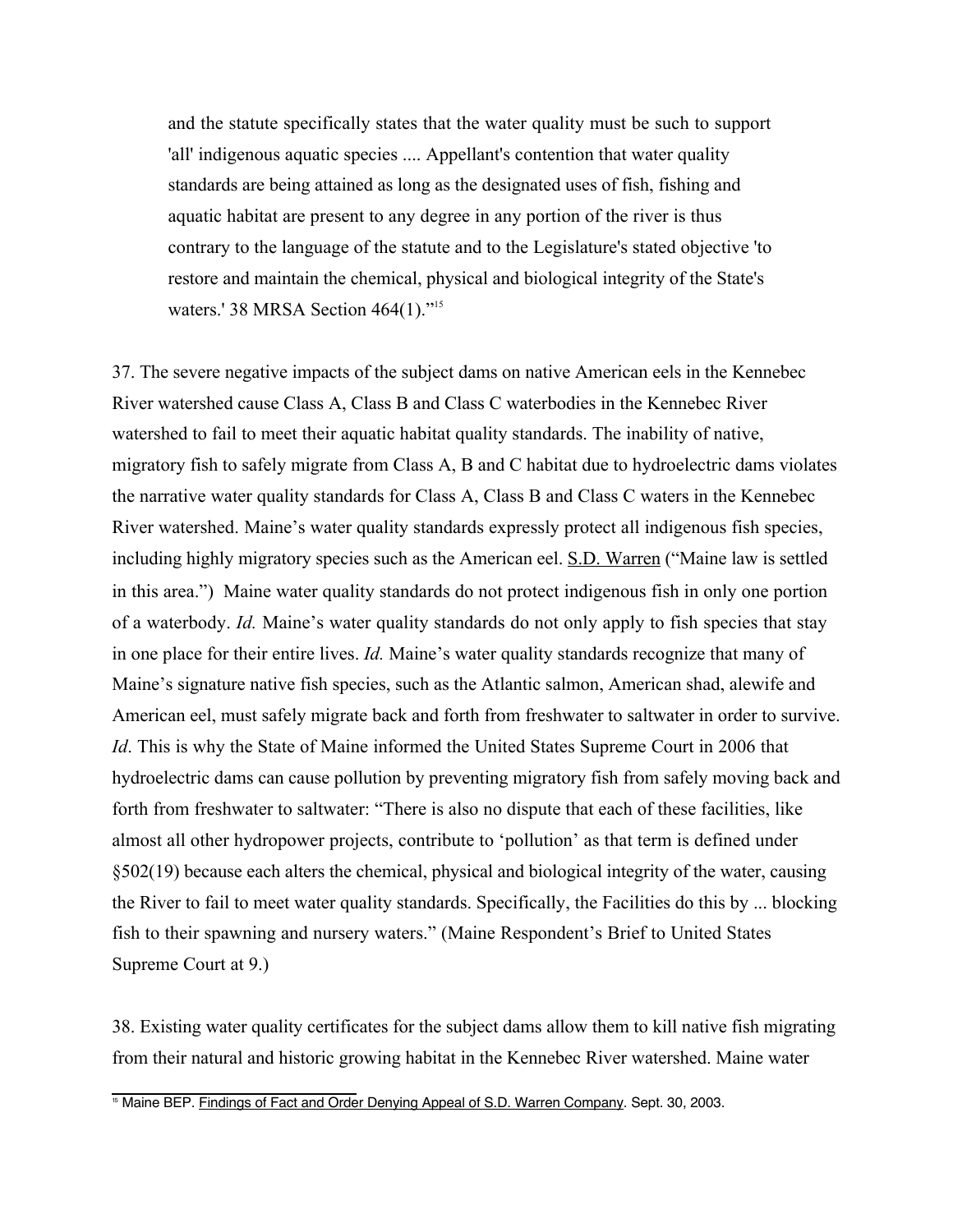quality statutes require the Kennebec River and its tributaries to be suitable habitat for all aquatic species indigenous to them. The large number of dams on the Kennebec River means that even if a migrating fish negotiates one dam safely it may well be killed at the next dam it encounters. If a fish safely negotiates two dams it may be killed at the third dam it encounters. If a fish safely negotiates three dams it may be killed at the fourth dam it enounters Simple arithmetic shows a small likelihood that native fish migrating past the numerous dams on the Kennebec River can ever reach the Atlantic Ocean alive.

39. Indigenous means "supported in a reach of water or known to have been supported according to historical records compiled by State and Federal agencies or published scientific literature." 38 MRSA §466(8).

40. The legally designated uses of a waterbody must actually be present and if the designated uses are not presently being achieved, the Legislature intended the quality of the water be enhanced so that the uses are achieved. S.D. Warren, 2005 ME 27, ¶21.

41. If water quality standards are not presently being met, the BEP may impose any conditions necessary to ensure compliance with those standards. Id at ¶19.

42. The Legislature shall have sole authority to make any changes in the classification of the waters of the State. 38 MRSA §464 (2)(D). There is no water quality classification lower than Class C. 38 MRSA §464. No waterbody shall fail to meet the minimum standards of its assigned water quality classification. 38 MRSA  $§464$  (1)(C).<sup>16</sup>

<sup>&</sup>lt;sup>16</sup> This portion of Maine statute expressly forbids issuance of a Water Quality Certification for an activity which causes or contributes to a waterbody failing to meet its minimum standards of classification. This point was reiterated by Maine BEP on Sept. 21, 2005 in its Water Quality Certification Order for the Gulf Island and Deer Rips hydroelectric dams on the Androscoggin River, which states in part: "FPL Energy's argument that Gulf Island Pond is somehow 'grandfathered' from meeting state water quality standards, including the state's antidegradation policy, has no basis in law. The state's antidegradation policy clearly provides that the DEP may only issue a wastewater discharge license pursuant to state law or approve water quality certification pursuant to federal law if the standards of classification of the water body are met. 38 MRSA §464(4)(F)(3). No water bodies are 'grandfathered' from meeting water quality standards, and no projects -- whether paper mills or dams -- are 'grandfathered' from appropriate regulation if determined to be causing or contributing to the failure of any water body to meet water quality standards." The pertinent portion of this 2005 Water Quality Certification Order is provided as Joint Evidentiary Exhibit W/FOMB- 3.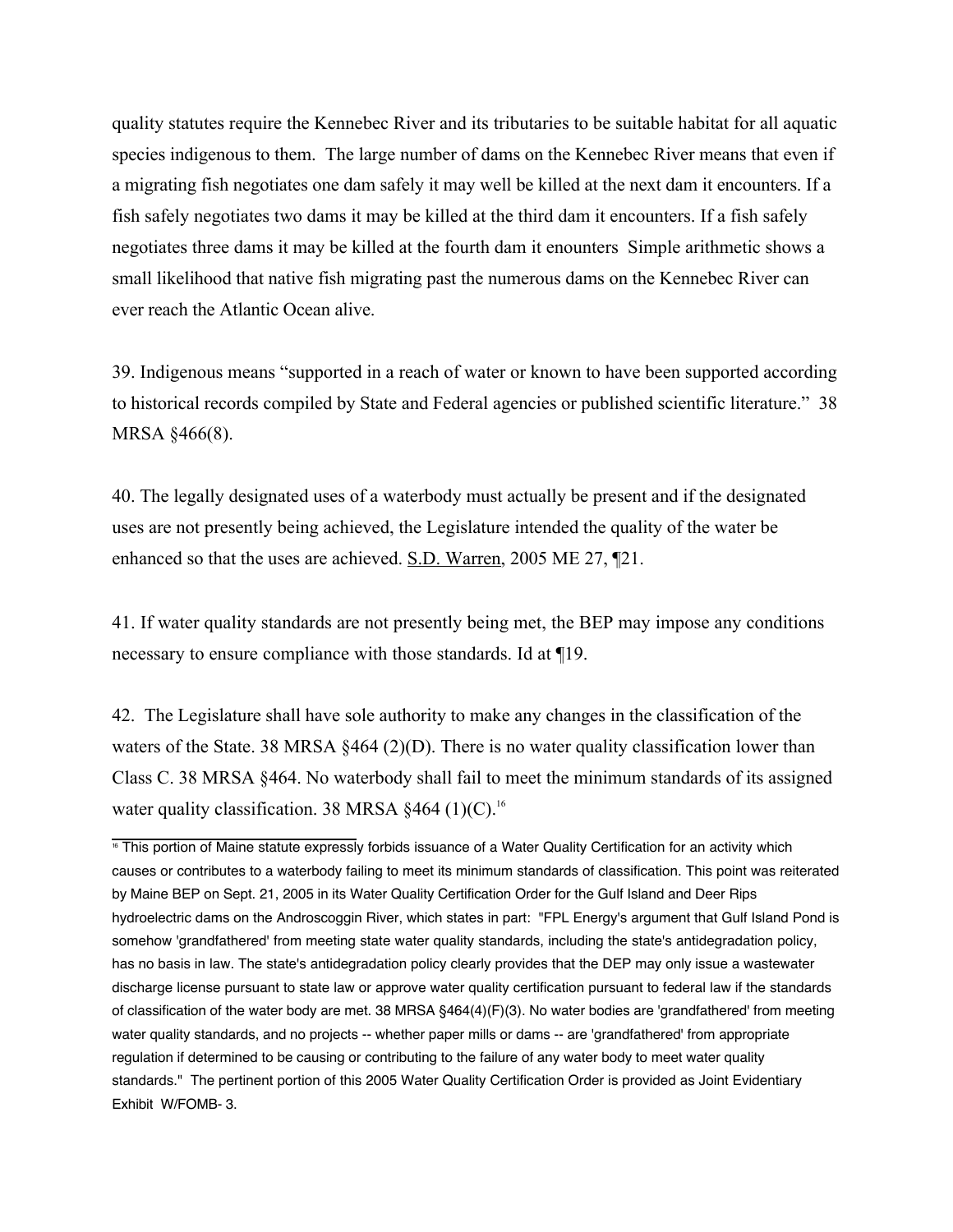43. Maine's Anti-Degradation Statute declares: "The existing in-stream water uses and the level of water quality necessary to protect those existing uses must be maintained and protected. Existing in-stream uses are those uses which have actually occurred on or after November 28, 1975, in or on a waterbody whether or not the uses are included in the classification of the waterbody." Maine's anti-degradation statute prohibits the Maine BEP from issuing water quality certification orders for projects that cause a waterbody to fail to meet its standards of classification.  $§464 (4)(F)(5)$ ,  $§464 (F)(1-A)$ ,  $§464 (4)(F)(3)$ 

### **STATUTORY PURPOSE OF WATER QUALITY CERTIFICATIONS**

44. The sole statutory purpose of "Water Quality Certifications" issued by the State of Maine to the above four dams is to ensure the existence and operation of these dams do not cause the Kennebec River to be in violation of its Legislatively established water quality standards. 38 MRSA §636(8) (The department shall approve a project when it finds that the applicant has demonstrated that there is reasonable assurance that the project will not violate applicable state water quality standards, including the provisions of 38 MRSA §464 (4)(F), as required for water quality certification under the United States Water Pollution Control Act, Section 401.) *See also*: S.D. Warren, 2005 ME 27, ¶21. (The legally designated uses of a waterbody must actually be present and if the designated uses are not presently being achieved, the Legislature intended the quality of the water be enhanced so that the uses are achieved.) *And* ¶19. (If water quality standards are not presently being met, the BEP may impose any conditions necessary to ensure compliance with those standards.)

45. If full compliance with the conditions contained in these Water Quality Certifications still causes the Kennebec River to fail to meet its Legislative water quality standards, the Certifications are legal nullities because they fail to accomplish the sole and specific purpose for which they were issued. John Hancock Mut. Life Ins. Co. v. Harris Trust Savings Bank, 510 U.S. 86, 94 (1993); 3 Singer, §58.6 at 107. (A statute should be interpreted so that its manifest purpose, policy or object can be accomplished.) Handyman Equipment Rental Co., Inc. v. City of Portland, 724 A.2d 605, 607-608 (Me. 1999) (words in statute must be given meaning and cannot be treated as meaningless and superfluous).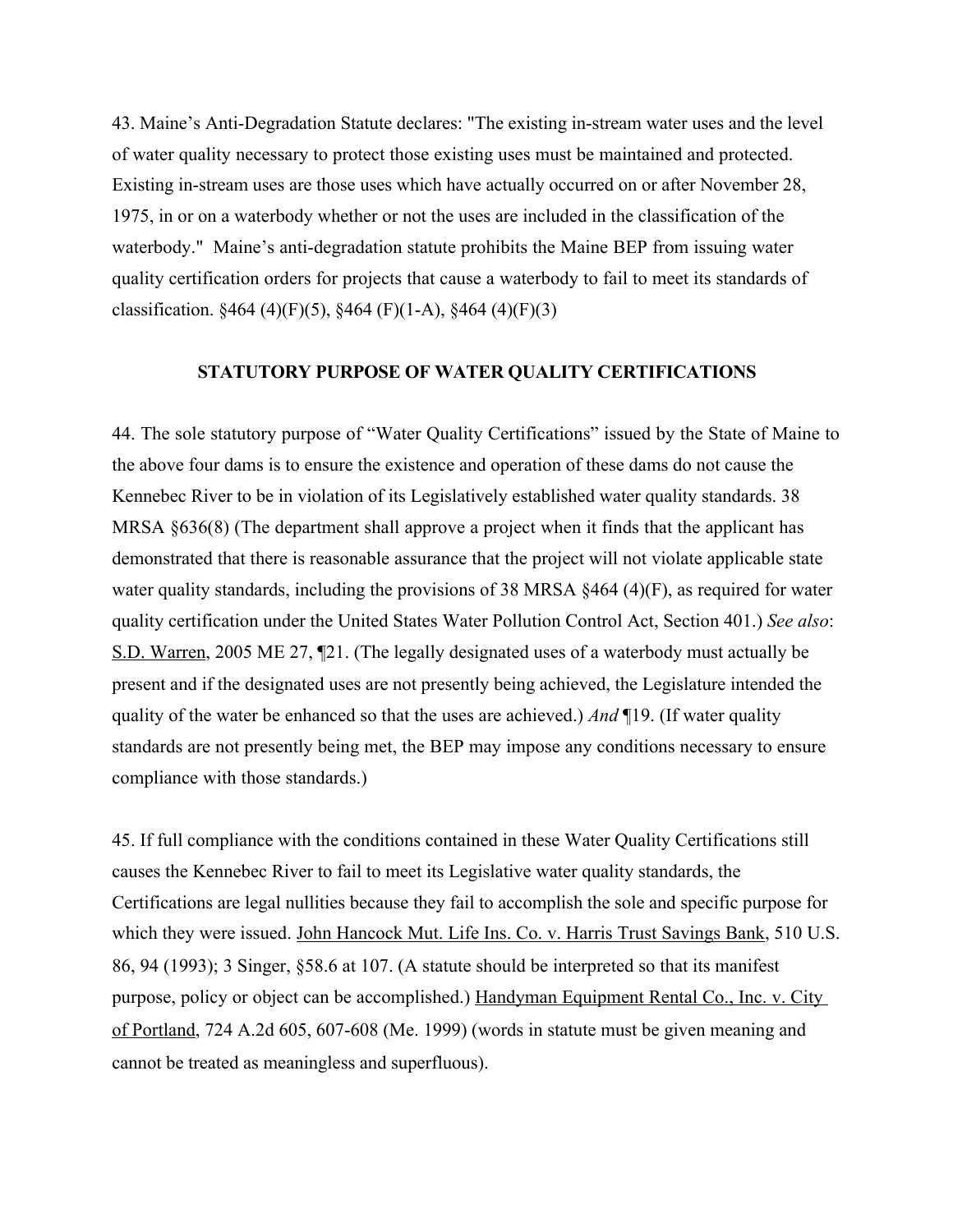# **THE MAINE DEPT. OF MARINE RESOURCES AND U.S. FISH & WILDLIFE SERVICE STATE THE FOUR DAMS DO NOT PROVIDE SAFE PASSAGE FOR ADULT AMERICAN EEL.**

46. Expert testimony by the Maine Dept. of Marine Resources and the U.S. Fish & Wildlife Service from May 2006 state that the four dams fail to provide immediate, safe and effective passage for downstream migrating adult American eels.

47. In a letter dated May 8, 2006, Maine Dept. of Marine Resources Commissioner George Lapointe stated:<sup>17</sup>

"FPL Energy and Merimil propose to provide gate spillage at the Lockwood, Shawmut, and Weston projects annually for a period of eight hours per night for up to eight weeks during the period from early September to mid-November as a means of downstream passage for American eel. They also propose to conduct periodic weekday inspections in the projects' tailrace areas to determine whether American eels are passing the projects without significant numbers of injury or mortality.

"MDMR is concerned that controlled spill via bypass gates will not be an effective measure for downstream eel passage, and that significant injury or mortality to eels will occur unless additional measures are taken. In September and October, river flow exceeds hydraulic capacity only 5-15% of the time at the Weston and Shawmut projects and 40-50% of the time at the Lockwood Project and. If migrating eels are randomly distributed in the river, then eels will pass through the turbines at Weston and Shawmut 85-95% of the time and through the turbines at Lockwood 50-60% of the time. We note that both FPL Energy and MDMR have observed eel mortalities below the Shawmut Project."

48. In a letter dated May 12, 2006 Gordon Russell of the U.S. Fish & Wildlife Service stated regarding downstream American eel passage at the Weston, Shawmut and

 $\frac{1}{17}$  Letter of George Lapointe, MDMR Commissioner, to Christopher Shaw, FPL Energy, May 8, 2006 at 2.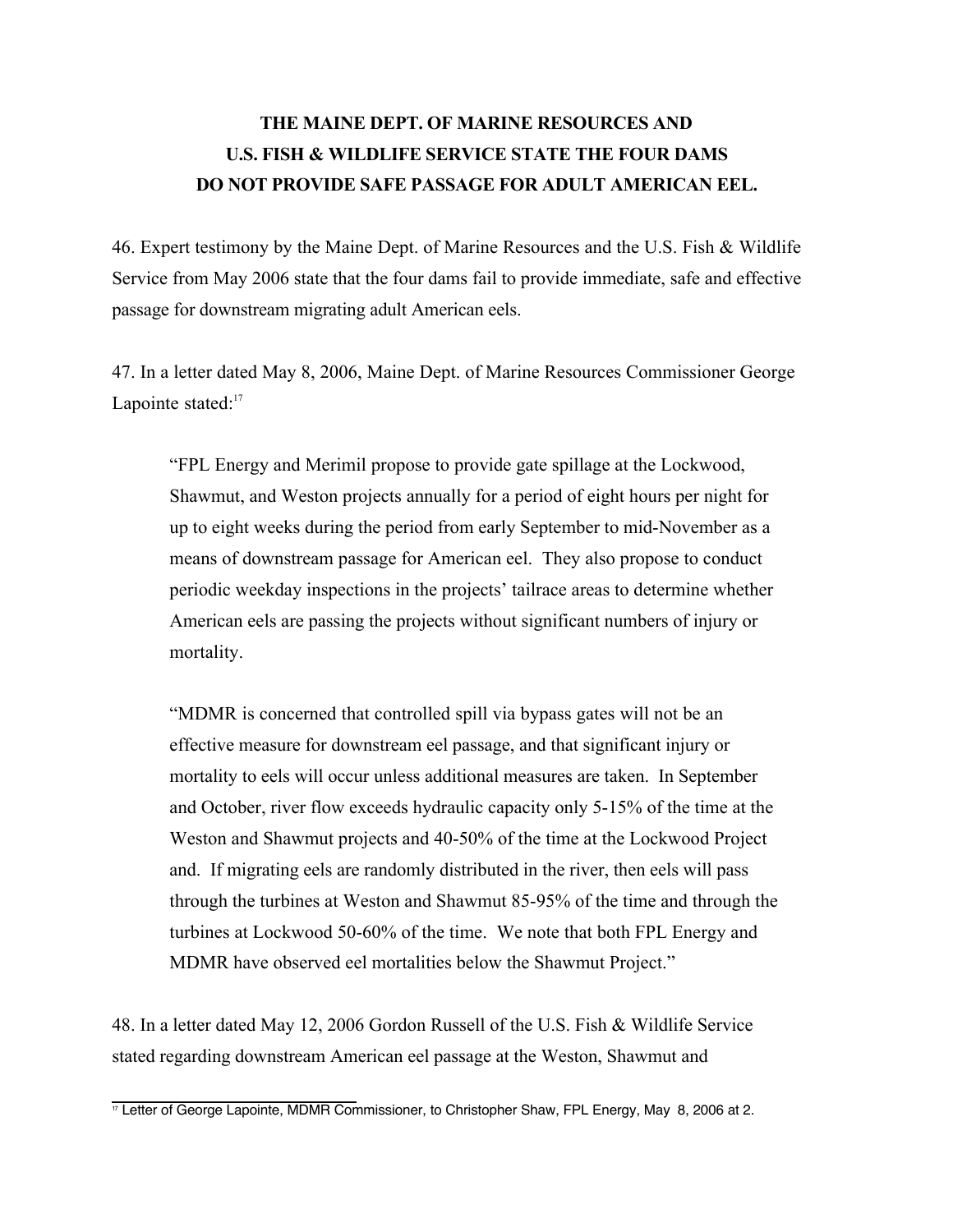Lockwood Dams owned by FPL Energy:

"The use of controlled spills at night via bypass gates at Lockwood and at Shawmut and proposed in 2006 at the Weston Project is not an effective stand alone measure to provide safe downstream passage of adult eels. This practice can result in most adult eels being entrained into operating project turbines which will require additional measures to facilitate safe eel passage -- such as night time shutdowns, or other generation restrictions to reduce approach velocity to 2 feet per second maximum, along with full depth intake trash rack reduced spacing (1 inch clear) and concurrent use of controlled spill into an adequate plunge pool."18

49. In an e-mail dated Feb. 15, 2006, U.S. Fish & Wildlife Service fish passage engineer Ben Rizzo stated that the proposed downstream fish passage facility proposed for the Hydro Kennebec Dam will not provide safe passage for adult American eels: "We note that additional operational and structural measures (as noted in our Jan. 20, 2006 e-mail) will be required to minimize turbine entrainment of downstream migrating silver [adult female] eels."19

50. In a letter dated Feb 17, 2006 from Maine Dept. of Marine Resources scientist Gail Wippelhauser, Ms. Wippelhauser stated that MDMR concurred with Mr. Rizzo's conclusions: "In addition we concur with Mr. Rizzo's comment that additional operational and structural measures will be required to minimize entrainment of downsteam migrating silver eels."20

51. In December 2006, Maine DMR fisheries scientist Nate Gray provided the following overview of Maine DMR eel observation efforts for fall 2006 and described practical difficulties faced by scientists attempting to quantify the number of eels killed at the subject dams:

**From:** Gray, Nate <Nate.Gray@maine.gov>  **To:** info@dougwatts.com

<sup>&</sup>lt;sup>18</sup> Letter of Gordon Russell, U.S. Fish & Wildlife Service, to Christopher Shaw, FPL Energy, May 12, 2006.

<sup>19</sup> Included as attachment to letter of Brian Stetson, Brookfield Power Hydro Kennebec LLP to Dana P. Murch, Maine DEP, March 27, 2006.

<sup>&</sup>lt;sup>20</sup> Letter of Gail Wippelhauser, Maine DMR, to Kevin Bernier, Brookfield Power Hydro Kennebec LLP, Feb. 17, 2006.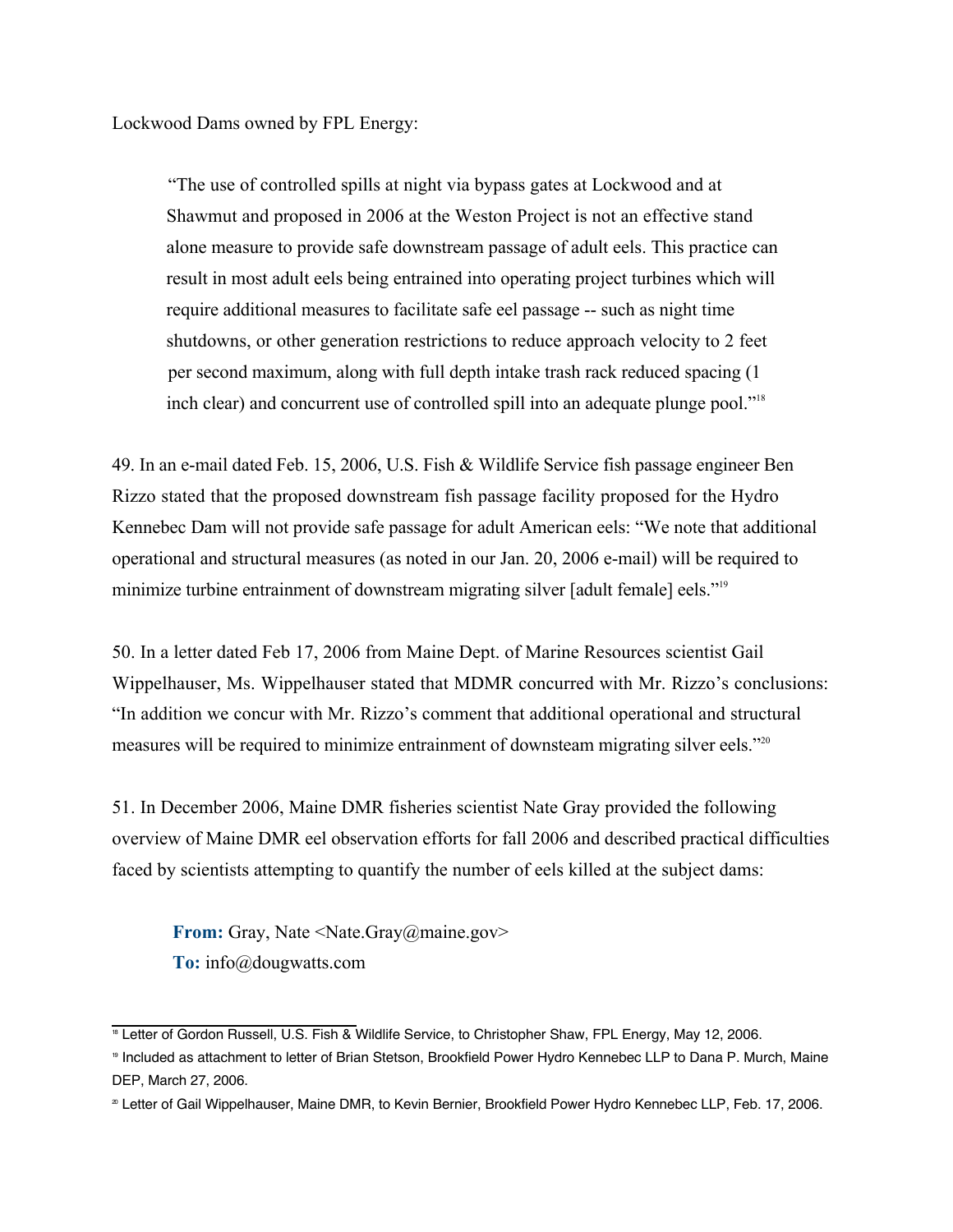**Date:** Wednesday, December 20, 2006 01:12 pm **Subject:** RE: Eel survey

Doug, there was no "report" on observation activities submitted by FPL up to this point. Only a phone call from Richter saying they had found some [dead eels] in the tailrace of Shawmut. I think the  $\#$  was 15 or so. We had found some there in the past. I think it was the fall of 2004. Yep, 2004. Water conditions [in 2004] allowed us to deploy the small jet boat at the tailrace launch and poke around for a while. We had an underwater camera set up and we investigated the east turbine outfalls and tailrace/pool below and saw no eels. Returning to the boat ramp we investigated the south (new) turbine tailrace and found some adults that had most likely been entrained at Shawmut. There were not a lot. Perhaps 10 or so and all located within a fairly small area. One was huge. This year high water conditions made observations at the Shawmut site untenable. We had a few opportunities to look at Lockwood but again the water conditions were high. There is no wading in the immediate tailrace so basically we'd pull way up to just below the outfalls, shut down the motor, stand on the gunnels with polaroids on and stare into the depths. We performed four passes (eight one ways) on different lines of drift to see what there was to see. We saw none. There were enough velocity rufugia that if there were a significant event I believe we would have seen evidence of entrainment. I also believe (with no substantial evidence, just a gut feeling) that the high water may have dealt the outmigrant adults a good hand. Multiple passage opportunities specifically at Lockwood with the spillway running constantly. Observations at Hydro-Kennebec are very difficult. The depth of the tailrace, accesibilty and viewing sites are all factors here. From the west plateau you are afforded and excellent view of the river downstream of the tailrace....Binoculars should be used as well as the noon sun to have the best light. I've seen no eels there either. None of us have looked at Weston, Anson-Abenaki, Williams, Wyman, Harris or Flagstaff. We don't have a clue as to what's going on there or what the population looks like as far as numbers in the upper watershed. I'm thinking diminished to a great extent but then that is just a guess. The big dams with deep tailraces could hide an army of dead and you'd never know. I base that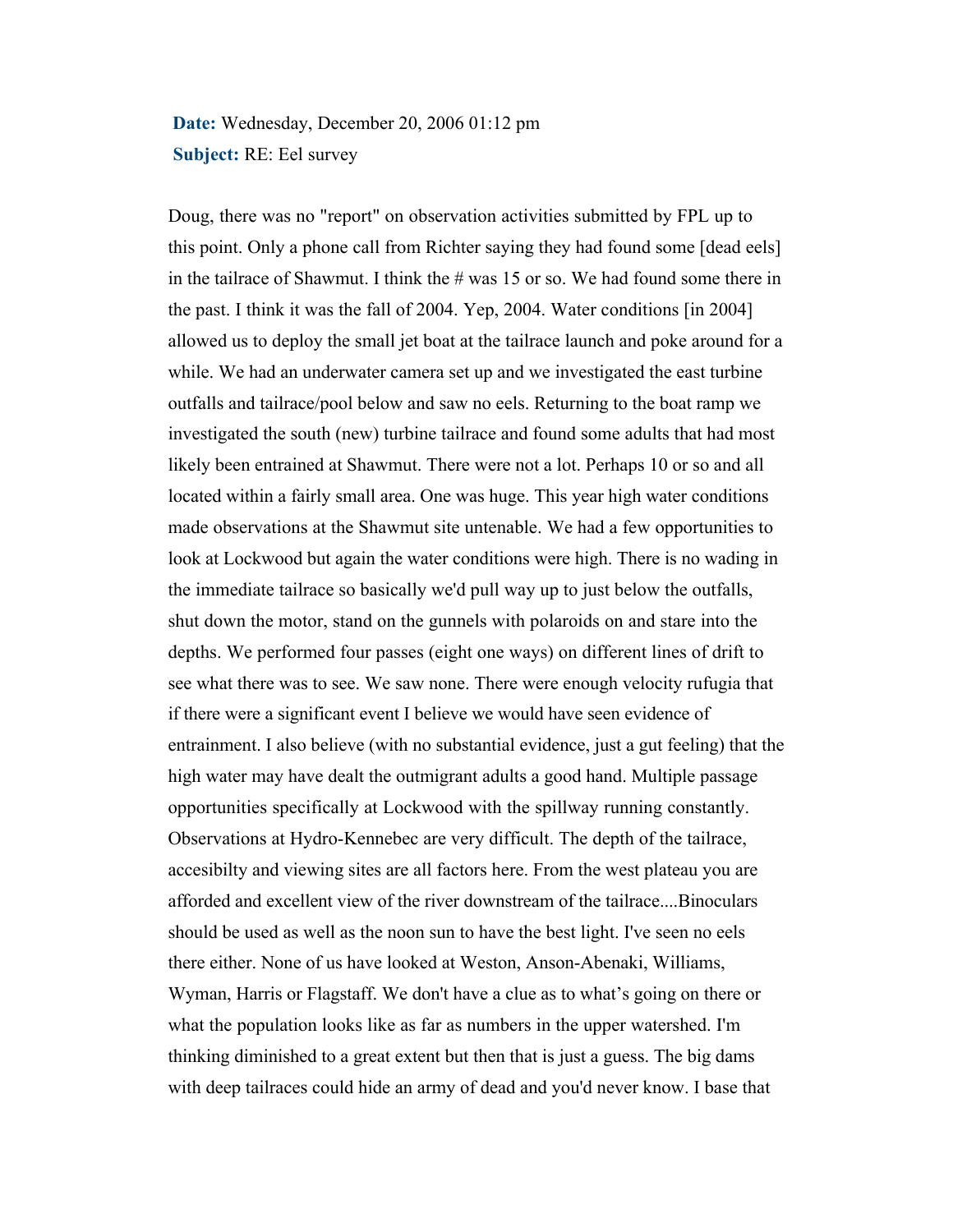observation on experience. Once injured or killed the eels do not float. Only the injured will make it an appreciable distance downstream as we've seen at Benton. The less the injury the greater the distance.

Nate Gray Maine Department of Marine Resources Scientist Kennebec River Restoration

52. As the above citations show, not a single expert fisheries agency has stated the four dams now provide safe downstream passage for American eel. Instead, all fisheries experts say the dams do not provide safe downstream passage for American eel.

# **ACCORDING TO THE MAINE ATTORNEY GENERAL THE EXISTING WATER QUALITY CERTIFICATIONS MAKE LEGAL THE KILLING OF EVERY SINGLE AMERICAN EEL IN THE KENNEBEC RIVER IN PERPETUITY.**

53. The existing Water Quality Certifications are unlawful because, according to the Maine Attorney General, these Orders make legal and thus, prevent the State of Maine from stopping fish kills of American eel, no matter how severe or prolonged these fish kills are.

54. This is shown by the severe kill of American eels documented at the Benton Falls Dam on the Sebasticook River in fall 2004. According to Maine DEP correspondence, the Attorney General ruled that Maine had no legal authority to stop the ongoing fish kill or to prosecute the dam owner for violating Maine Law and the water quality standards of the Sebasticook River. The Maine Attorney General opined that because the Water Quality Certification Order for the Benton Falls Dam did not specifically require immediate, safe and effective passage for American eels, the fish kill was legal. The Attorney General then opined that Maine's only option to stop the ongoing fish kill was to ask the dam owner to voluntarily shut down the turbines at night for the remainder of the eel migration season. The dam owner refused to do so and the killing continued unabated for weeks -- until there were no more eels coming down the river to be killed.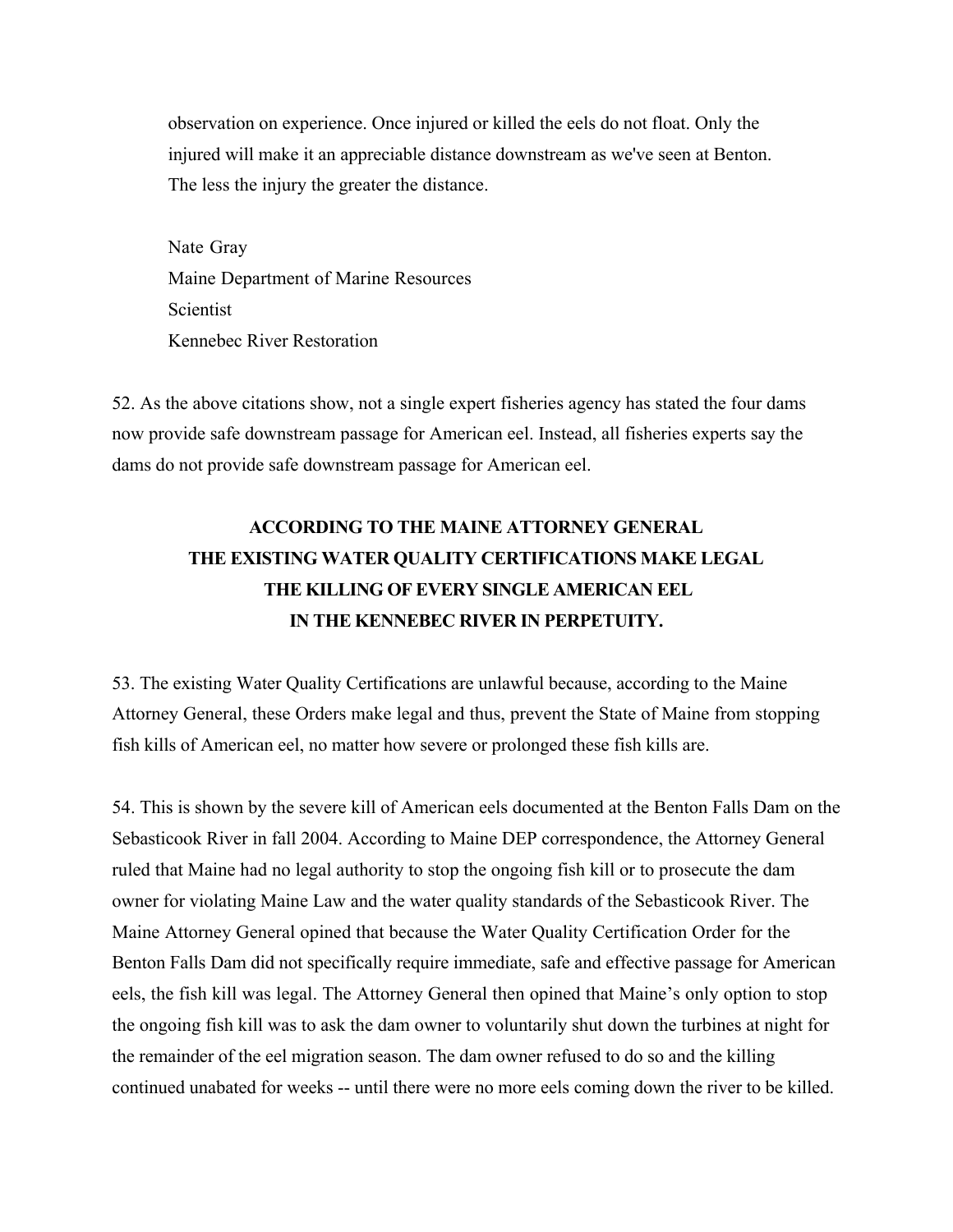The language in the Water Quality Certification Order for the Benton Falls Dam regarding downstream American eel passage is identical to that in the four subject dams here. The pertinent communication from 2004 is quoted here in its entirety. The first email communication, which describes the initial discovery of the eel kill, was written by fisheries scientist Nate Gray of the Maine Dept. of Marine Resources:

 -----Original Message----- From: Gray, Nate Sent: Friday, October 15, 2004 4:09 PM To: Squiers, Tom; Wippelhauser, Gail; Glowa, John M Subject: Benton Eel kill

Returned to the tailrace of Benton Fall Hydroelectric facility this PM with Doug Watts after he reported a significant eel kill having happened sometime prior to 10/14/04. Using chest waders we inspected the tailrace outfall and found there were at least a few hundred eels killed over the past few weeks. Eels ranged from highly decomposed to cripples unable to swim. A bald eagle was noted taking off with eel remains. Nearly all sections of the tailrace that were wadeable contained the remains of adult eels that appeared to have been killed by turbine blade strike. Calvin Neal, the station operator had reduced flows to the turbine in order to more efficiently utilize water resources in generating electricity. This may account for the eels that were found that appeared whole but were nevertheless dead. On 10/14/04 I performed a routine downstream inspection of the site and was informed by Mr. Neal that a certain person in the form of Douglas Watts had come to the site and was very upset that there were dead eels below the project. I asked Mr. Neal to accompany me on an inspection walk down in the tail waters to see if there were any eels or alewives that had been entrained and killed by the turbine. Viewing conditions were less than ideal but I did note that there appeared to be a few dead eels in the tailrace. One in particular was quite visible. Having no chest waders with me I told Mr. Neal that I would return on 10/15/04 to confirm the presence of the eel(s) in the project tailwaters. Mr. Watts visited the office on the morning of 10/15/04 and told what he had seen below the Benton facility so I asked him to accompany me to show me what he had seen. He did so. There were more than he had seen the previous day. Below the rapids there is a large fall-out pool and the bottom here showed eels in various states of decay from very fresh to weeks old."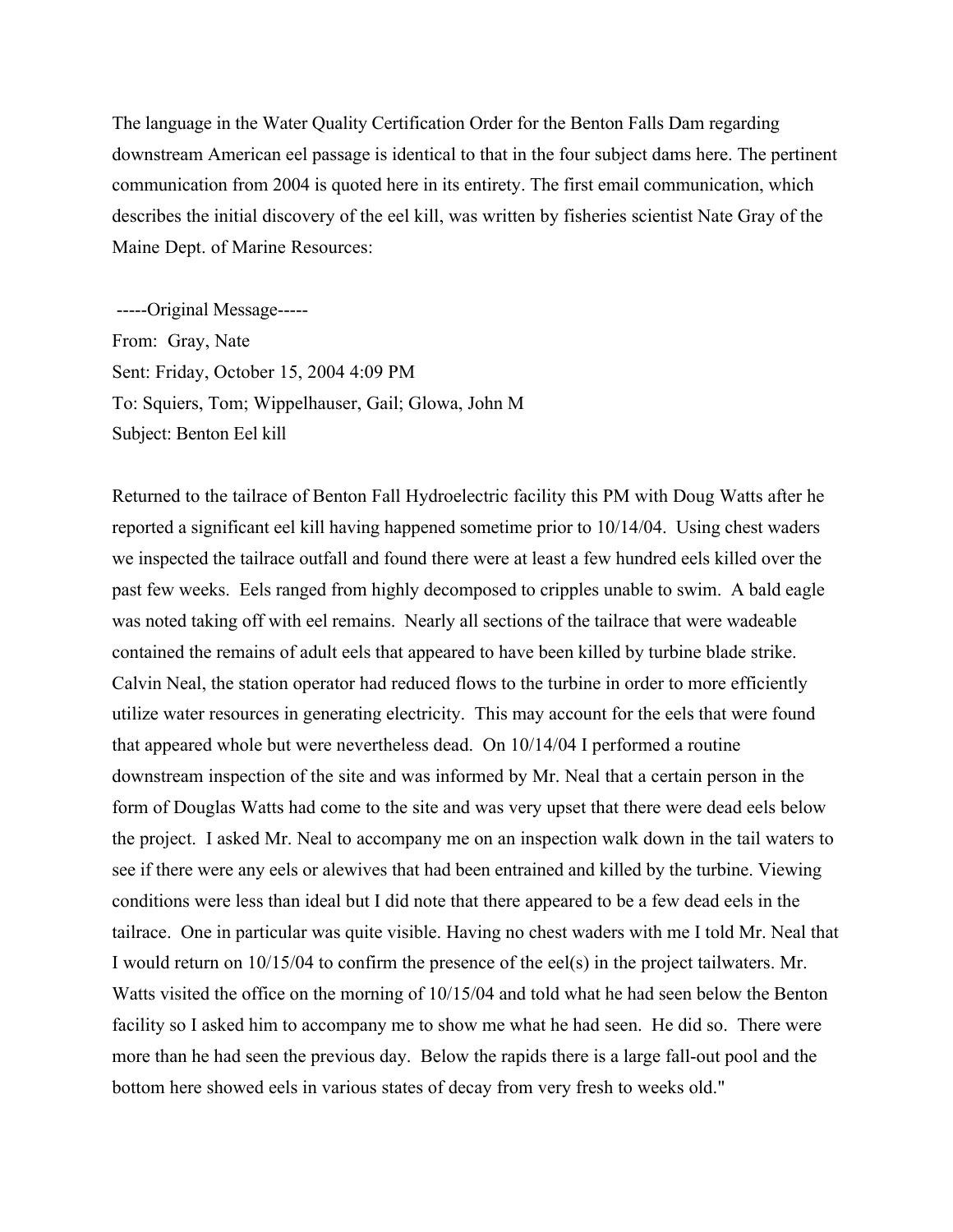The second communication is from Dana P. Murch of the Maine DEP explaining why, according to the Maine Attorney General, the State of Maine had no legal authority to stop the ongoing fish kill due to the lack of explicit language in the Benton Falls Water Quality Certification Order requiring immediate, safe and effective passage for American eels at the dam:

 -----Original Message----- From: Murch, Dana P Sent: Monday, October 18, 2004 2:42 PM To: Fisk, Andrew C; Kavanah, Brian W Cc: Merrill, Dennis L Subject: Benton Falls eel kill

I met today at DMR to discuss the Benton Falls eel kill situation with Commissioner George Lapointe, Deputy Commissioner David Etnier, DMR staff (Tom Squiers & Gail Wippelhauser), and Mark Randlett of the AG's Office. It was acknowledged that the dam owner (Benton Falls Associates) is not currently in violation of either its FERC license or its DEP water quality certification for the project, both of which have eel passage provisions based on the 1998 KHDG Agreement. Under the terms of the Agreement, DMR is still studying "the appropriate permanent downstream eel passage measures to apply" to the project.

Commissioner Lapointe will take the lead in requesting that the dam owner voluntarily cease project generation at night during the eel migration season. It will be acknowledged to the dam owner that this request goes beyond the current requirements of the KHDG Agreement. If consensus is not reached with the dam owner, DMR retains the option, under the KHDG Agreement, of petitioning FERC to amend the project license to insert appropriate conditions for eel passage.

Commissioner Lapointe will also take the lead in setting up a meeting with the entire Maine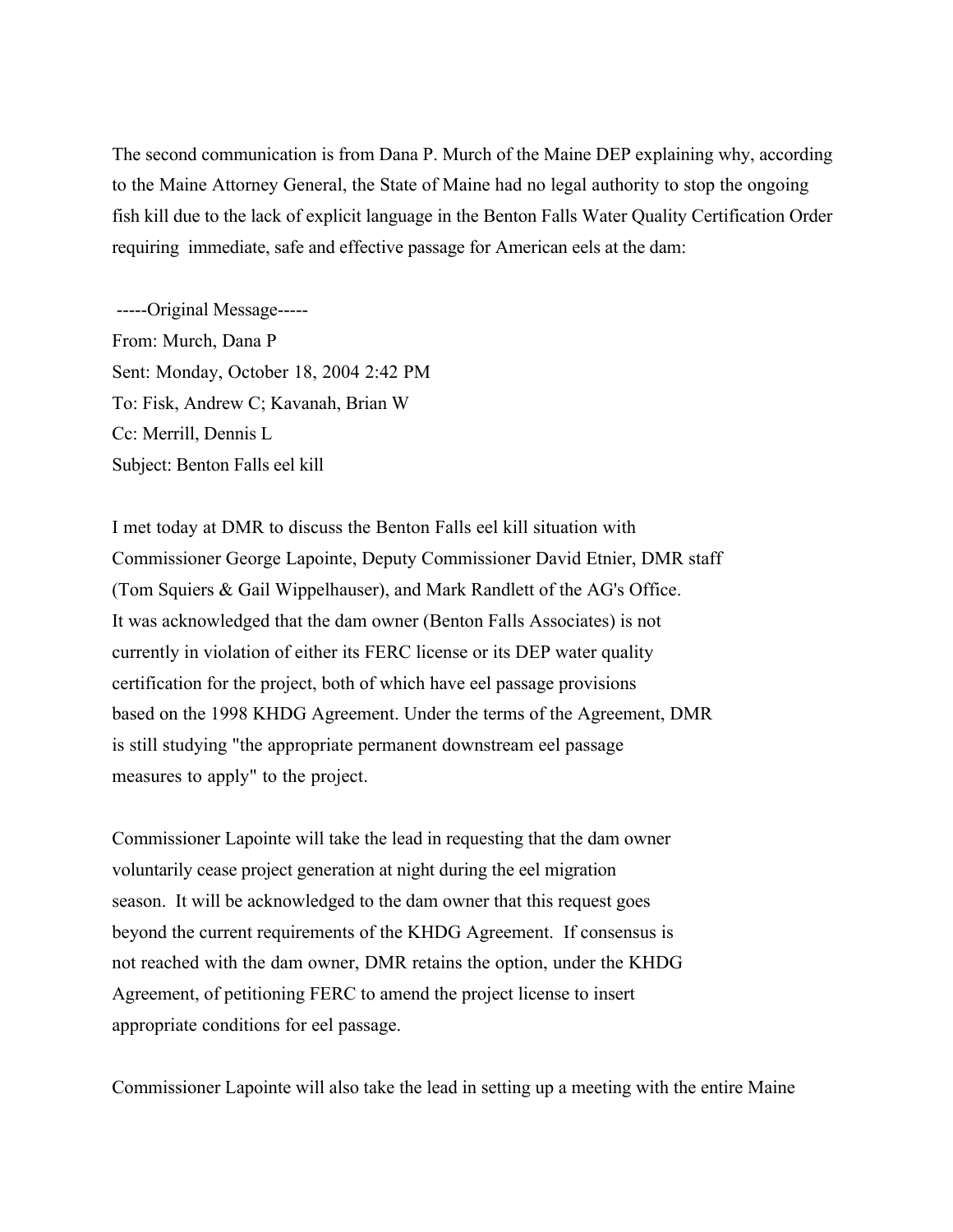hydro industry to discuss eel passage issues. I plan to participate in this discussion. Dana

-----------

This 2004 fish kill, perhaps more than any other item of evidence, proves the legal inadequacy of the existing Water Quality Certification Orders for the four subject dams, all of which contain the exact same language regarding downstream American eel passage as the Benton Falls Dam. In his email, Mr. Murch states that because the Maine BEP Certification Orders for the Benton Falls and Kennebec River dams fail to specifically require immediate, safe and effective downstream passage for American eels, the State of Maine is completely helpless to stop documented, severe fish kills of American eels at these dams -- and must allow these fish kills to continue unabated in perpetuity. In other words, Mr. Murch admits that the specific language (or lack thereof) in the existing Water Quality Certification Orders nullifies and supercedes Maine law and in fact makes severe fish kills of American eels 100 percent legal. Maine BEP has no right or authority to "make legal" a violation of Maine law or to issue a regulatory instrument which has the direct effect of nullifying and superceding laws enacted by the Maine Legislature and prevents the Maine DEP and Maine Attorney General from enforcing these laws when they are being openly violated.

55. The above correspondence shows why the Sept. 14, 2006 "Compliance Order" issued by Maine DEP regarding downstream American eel passage at the four dams has no relevance to this proceeding. This is because, according to the Maine DEP and Maine Attorney General, there is no enforceable language in the existing Water Certification Orders requiring immediate, safe and effect downstream passage for American eels for the dam owners to comply with. A "Compliance Order" must order the recipient to comply with something. The existing Water Quality Certification Orders contain no requirements for immediate, safe and effective passage for American eels. According to the Maine Attorney General, these Water Quality Certification Orders confer a legal right to the dam owners to kill as many American eels as they wish, in perpetuity, in direct violation of Maine statute; and prohibit the State of Maine from stopping this killing and to enforce Maine statutes which prohibit this killing. The Sept. 14, 2006 "Compliance Orders" do nothing except to "order" the dam owners to continue killing American eels. This is why, among other reasons, Petitioners did not appeal these Compliance Orders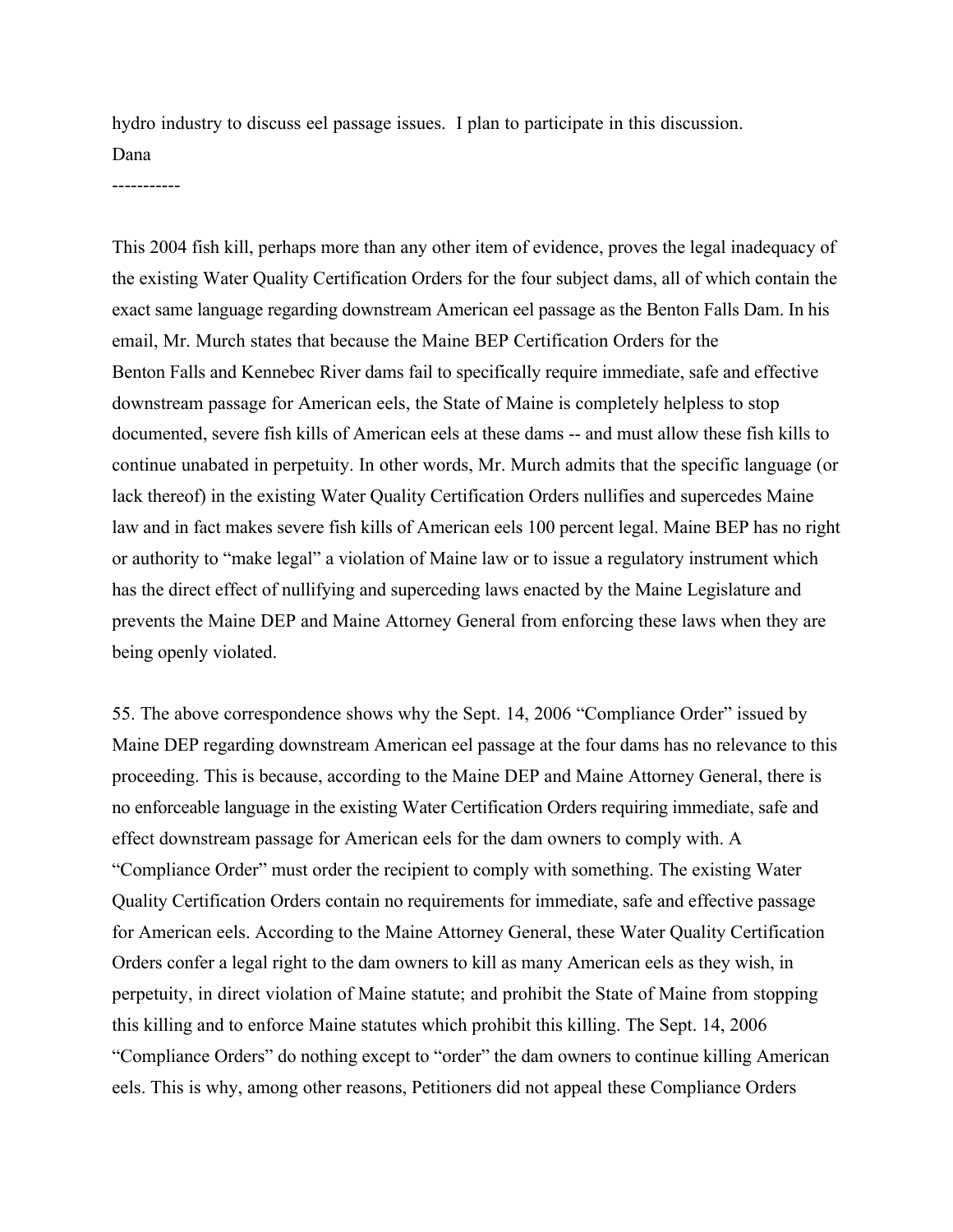when they were issued. There was nothing to appeal in these Orders because the Water Quality Certifications which they intend to "enforce" allow unlimited numbers of American eels to be killed at these dams in perpetuity.

# **THE EXISTING WATER QUALITY CERTIFICATIONS ARE UNLAWFUL BECAUSE THEY CONTAIN NO DEADLINES FOR COMPLIANCE AND ARE UNENFORCEABLE.**

56. Water Quality Certification Orders are enforcement instruments. Enforcement instruments which lack compliance deadlines are, by definition, unenforceable. Enforcement instruments which are unenforceable are unlawful on their face. This fact is shown by recent documentary records excerpted below.

57. In its Jan. 19th, 2006, "Draft Findings of Fact and Order ..." in this instant proceeding, Maine DEP states:

 "Based on the above findings of fact, the Board concludes that the Lockwood, Hydro-Kennebec, Shawmut, and Weston projects are either currently in compliance or, as discussed above in Section 5(a), are *coming into compliance* with the provisions of the 1998 KHDG Agreement and the terms of their permits and/or water quality certifications with respect to providing passage for eels and anadromous fish." (emphasis added).

What does "*coming into compliance*" mean? Obviously, it means the projects are not now in compliance. If the projects were now in compliance, the Maine DEP would say they are in compliance. The above statement was made in January, 2006 -- nearly *eight years* after the subject Water Quality Certification Orders were issued. If a dam owner in 2006 is still not in compliance with a 1998 Certification Order then the dam owner is not in compliance.

58. In March 2006, the Maine DEP contradicted its above statement in a letter to the owners of the Hydro Kennebec Project which states: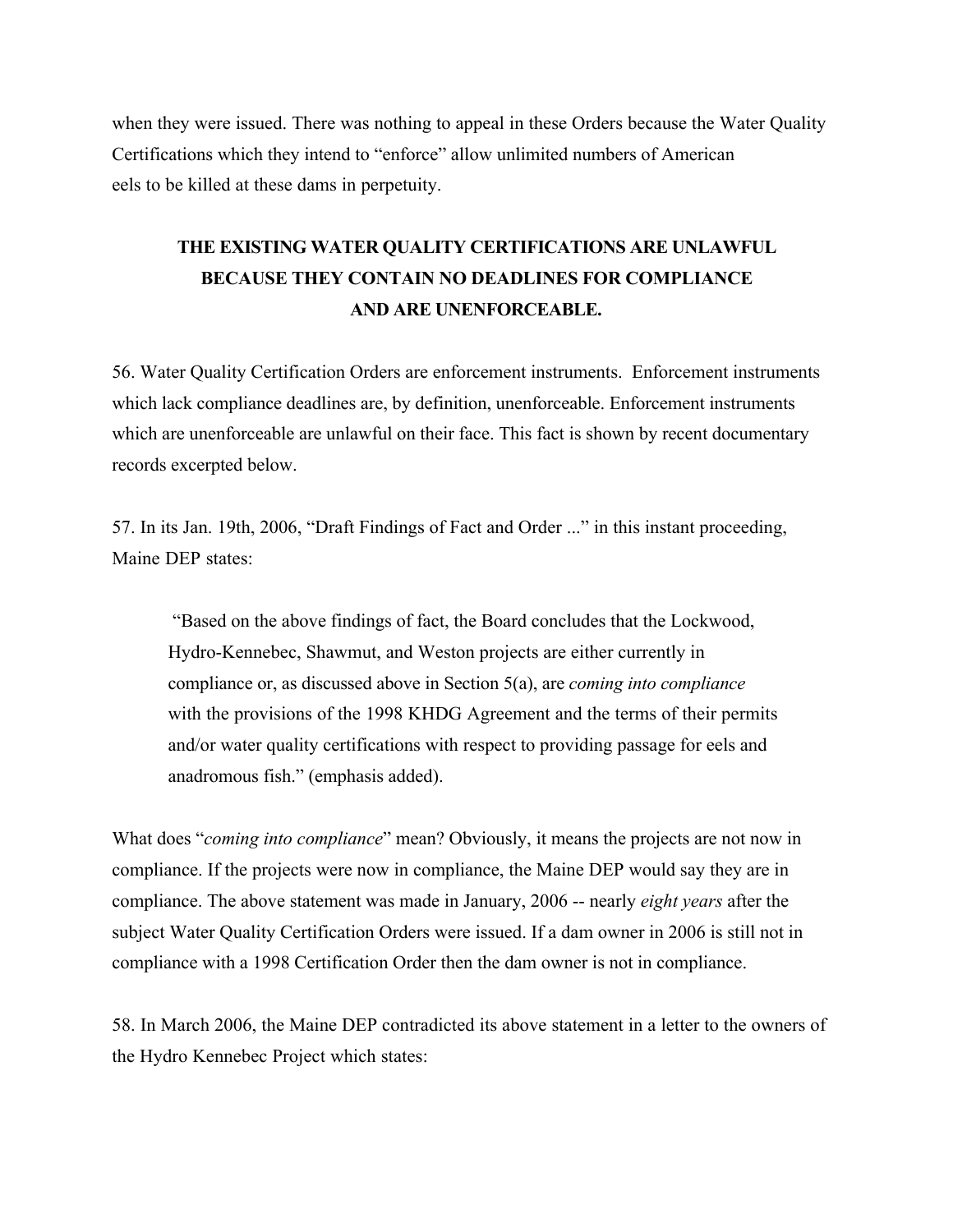"Given these facts, it is the DEP's position that progress on determining and providing appropriate downstream eel passage measures at the Hydro Kennebec Project is overdue*.*" 21

59. How can the Maine DEP inform the Maine BEP on Jan. 19, 2006 that the dam owners are "coming into compliance" with their Water Quality Certifications, yet tell the same dam owners in March 2006 that compliance is "overdue" ? Which is it?

60. In the same March 3, 2006 letter, Mr. Dana P. Murch of Maine DEP informed the owners of the Hydro Kennebec Dam:

"As discussed during the annual Kennebec River Diadromous Fisheries Meeting held on February 15, 2006, there are currently no downstream eel passage measures in place at, or proposed for, the Hydro Kennebec Project."<sup>22</sup>

Despite the above statement, the Maine DEP informed the Maine BEP on Jan. 19, 2006 that the four projects, including Hydro Kennebec, were in compliance or "coming into compliance" with the existing Water Quality Certification Orders. Yet in this March 3, 2006 letter, Mr. Murch informs Hydro Kennebec that they have done nothing, nor proposed doing anything, to bring them into compliance. How can a dam owner be in compliance, coming into compliance, not yet in compliance and not at all in compliance? After *eight years*?

61. In a letter to the Petitioners dated June 20, 2006, Dana P. Murch of Maine DEP described the actions FPL Energy proposed to take regarding American eels. None of the proposed actions do anything to actually provide safe passage for American eels at the dams:

"With respect to downstream eel passage, FPL Energy and Merimil propose to conduct radio-telemetry and passive integrated responder (PIT) studies and visual tailrace observations to determine what routes eels are using to migrate

<sup>&</sup>lt;sup>21</sup> Letter of Dana P. Murch, Maine DEP, to Brian Stetson, Brookfield Power Hydro Kennebec LLP, March 3, 2006.

 $22$  Id. at 3. Correspondence records show that since this March 2006 letter from Maine DEP, Hydro Kennebec has not provided safe downstream passage for American eels at the dam.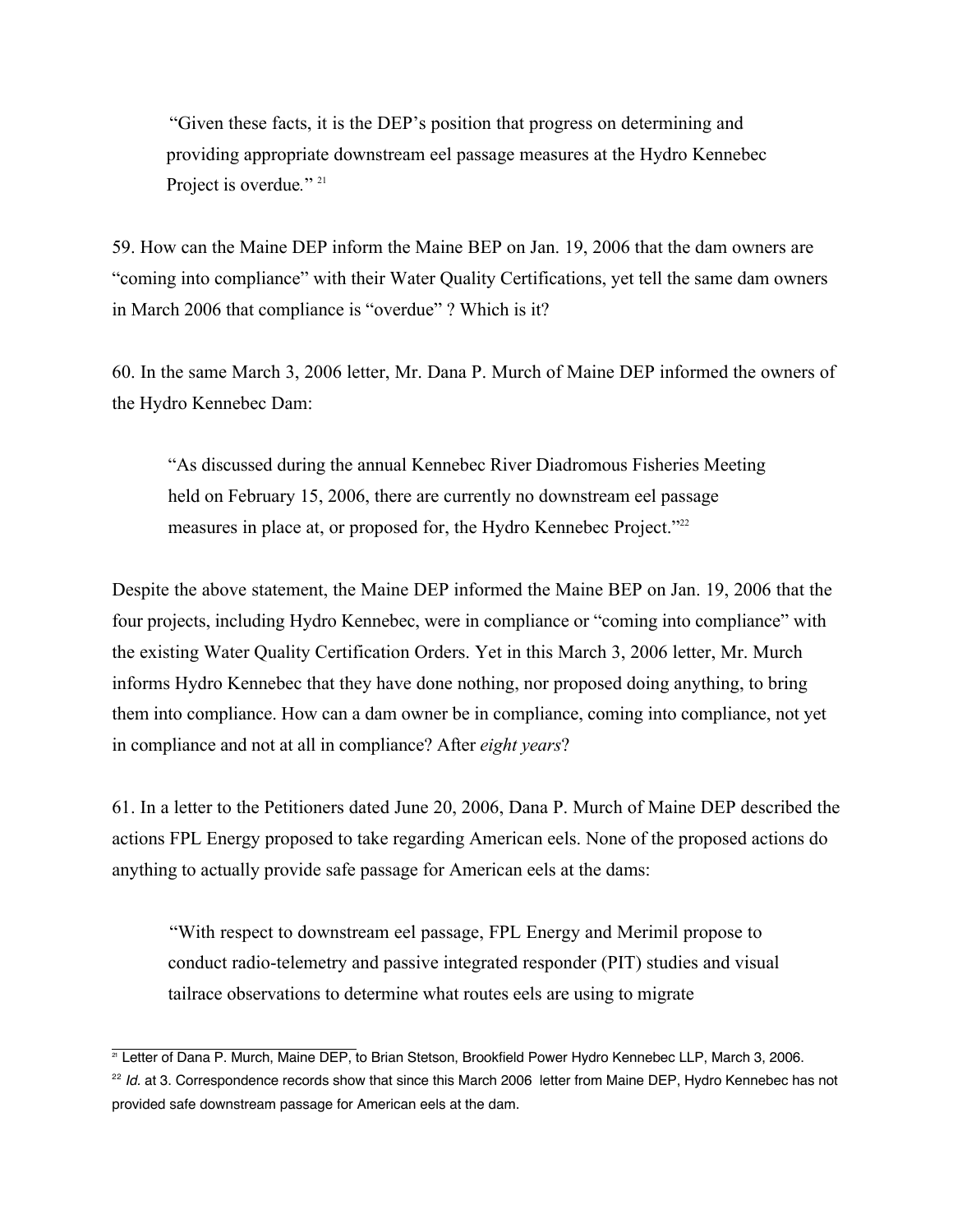downstream throught the projects and whether the existing sluices, deep gates and other gates are passing eels successfully. Based on the results of these studies, FPL and Merimil will either propose permanent downstream passage measures or continue consultation with state and federal fisheries agencies with respect to appropriate next steps."23

The FPL studies Mr. Murch describes above do absolutely nothing to provide safe passage for American eels. The described actions are proposals to conduct studies which, at some undefined point in the future, *may or may not* result in the provision of safe downstream passage for American eels at the dams. This is admitted by Mr. Murch by stating that, based upon these *future* studies, FPL and Merimil "will either propose permanent downstream passage measures or continue consultation with state and federal fisheries agencies ..."

62. In a letter to Hydro Kennebec LLP dated March 3, 2006, the Maine DEP states:

"Under the terms of the 1998 KHDG Agreement, which have been incorporated into the water quality certification for the Hydro Kennebec Project, Hydro Kennebec LLP and other KHDG members were to join DMR and federal fisheries agencies in undertaking a three-year study to determine appropriate downstream eel passage measures at each of the KHDG member-owned dams. Based on the results of this study, all KHDG members were then to consult with DMR and federal fisheries agencies to attempt to reach agreement on the appropriate downstream eel passage measures to apply to each dam. The study and subsequent consultation were to end by June 30, 2002."<sup>24</sup>

This statement clearly shows that the deadline for completion of all downstream American eel passage studies and consultation on providing safe American eel passage was June 30, 2002. Record evidence, as discussed in detail by the Maine BEP on January 19, 2006, shows the

<sup>&</sup>lt;sup>23</sup> Letter of Dana P. Murch, Maine DEP, to Douglas Watts and Ed Friedman, June 20, 2006. In this letter, Mr. Murch describes the above offer by FPL Energy as a "proposal for downstream eel passage" even though one month earlier, the Maine Dept. of Marine Resources and U.S. Fish & Wildlife Service had informed FPL Energy and Maine DEP that FPL's "plan" would not prevent "significant" mortality to Americen eels at FPL's dams.

<sup>&</sup>lt;sup>24</sup> Letter of Dana P. Murch to Brian Stetson, Hydro Kennebec LLP, March 3, 2006 at 3.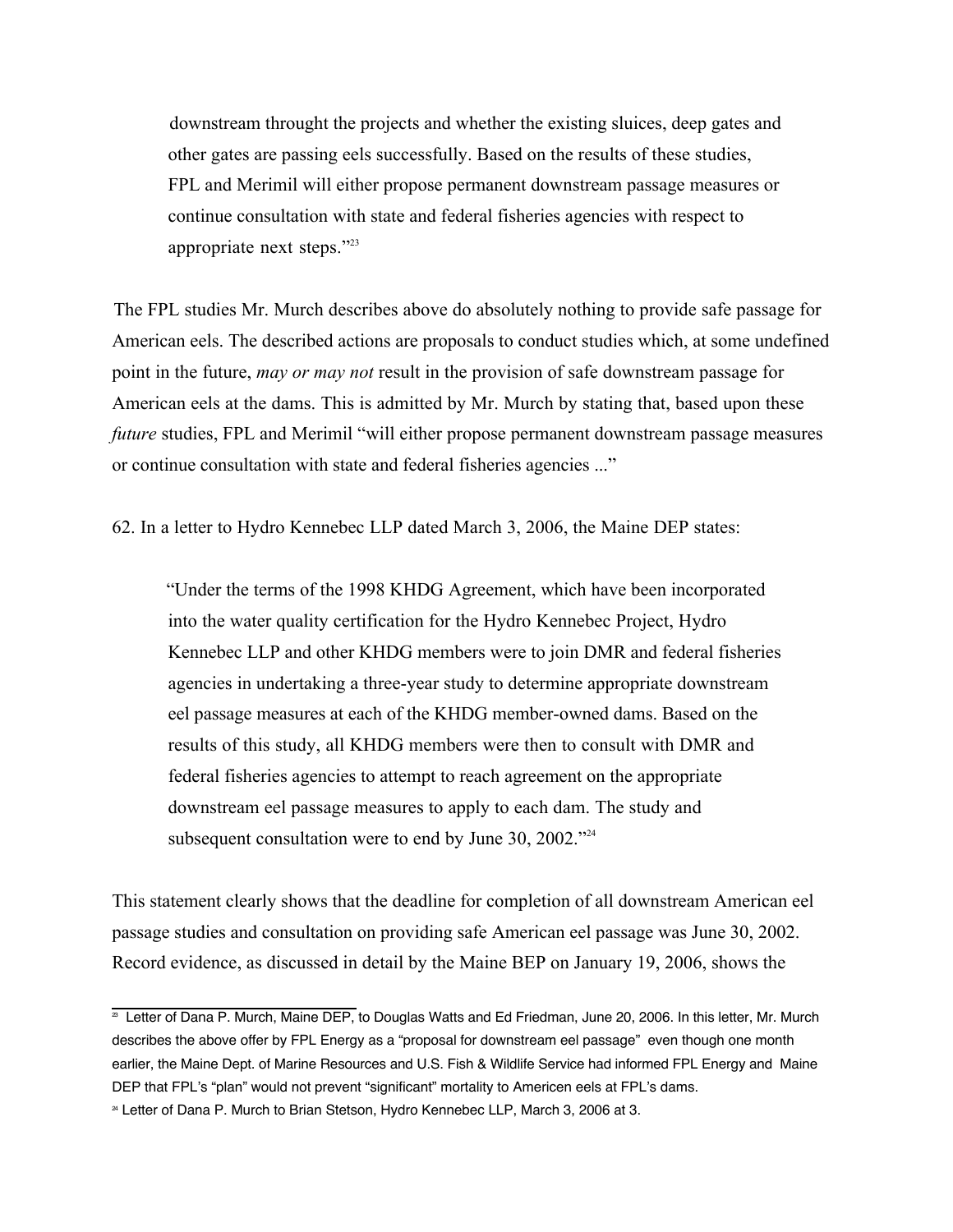required studies and consultation for downstream eel passage required by June 30, 2002 have still not been completed as of 2007.

Nearly *five years* have elapsed since June 30, 2002 -- and neither the required studies nor the consultation have been completed. At this date, in January 2007, the State of Maine and dam owners *still cannot agree* on whether the studies required to have been completed by June 30, 2002 have or have not been been completed.

63. The above documentary record shows that mandatory conditions in the 1998 Water Quality Certification Orders regarding safe passage for American eels are unenforceable and therefore unlawful. Based upon the letters by the Maine DEP cited above, the owners of the subject dams could forestall providing any safe downstream passage for American eels at their dams in perpetuity by claiming that more studies are needed before any concrete actions are taken. The documentary record already shows that the subject dam owners have employed this tactic for the past eight years and continue to employ it. The Maine DEP correspondence record shows the Department is willing to allow the dam owners to propose future studies *ad infinitum* in lieu of providing of safe downstream passage at their dams for American eels, even though final deadline for completion of all requisite studies and consultation about those studies was June 30, 2002 -- nearly five years ago. This is the textbook definition of an unenforceable compliance standard $^{25}$ 

### **FACTUAL OVERVIEW**

64. Petitioner requests the Maine BEP modify the existing Water Quality Certifications for the

 $\overline{\text{25}}$  The Maine DEP's position thus far is harmed, not helped, by the condition within the 1998 Water Quality Certification Orders which allows the State of Maine to petition the Federal Energy Regulatory Commission for license amendments requiring safe downstream eel passage in the event that consultation between dam owners and the State does not result in agreement for measures to protect American eel at the dams. Records herein show the consultation process required by law to have been completed by June 30, 2002 was never done; and the consultation process conducted in 2006 -- as a direct result of the instant Petition proceeding -- produced no results. Today and since 2002, the State of Maine has refused to exercise its right to petition FERC for resolution of this issue. By refusing to exercise its right to petition FERC for the past 5 years, the State of Maine has nullified this key portion of the 1998 Water Quality Certification Orders by doing nothing.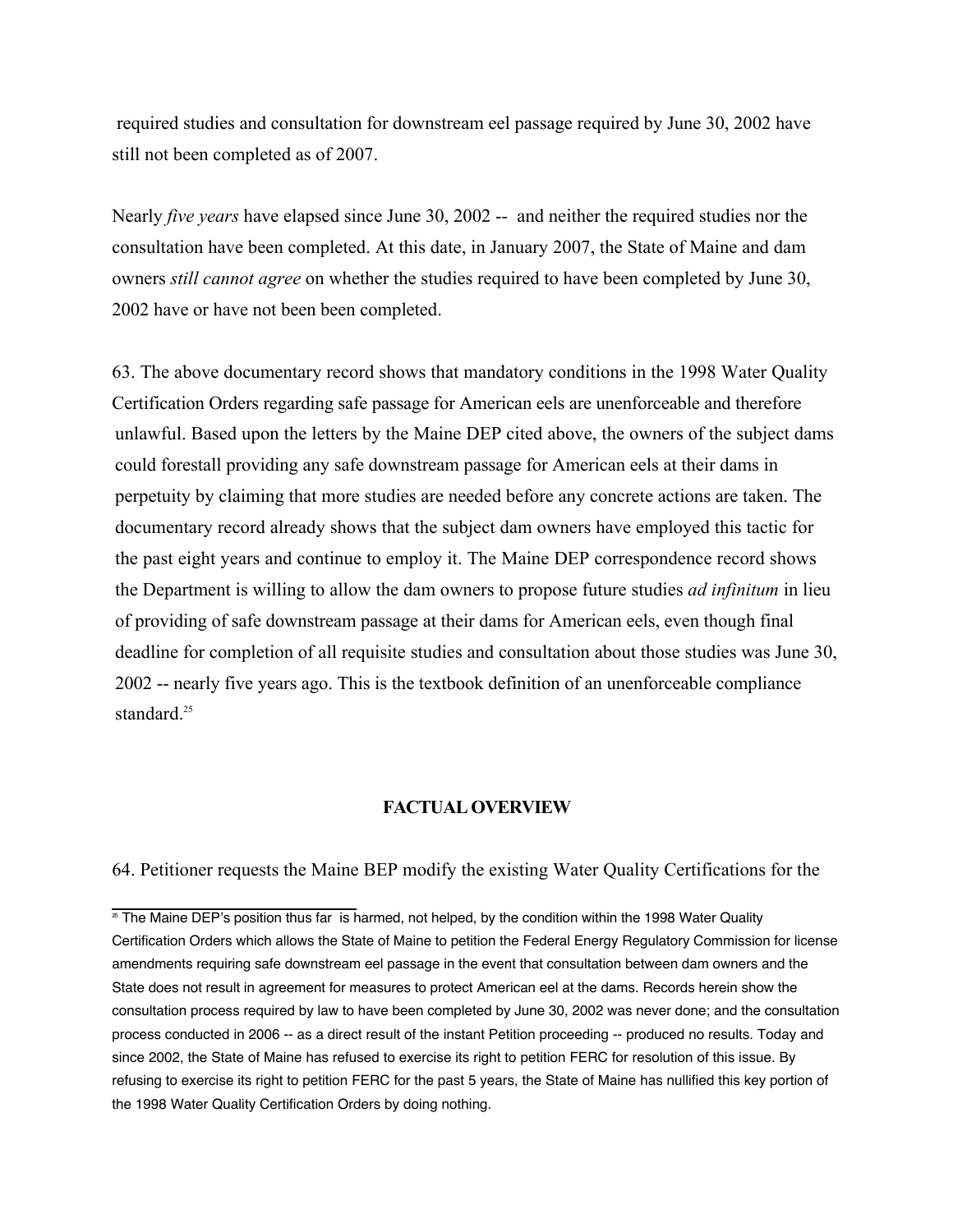four dams to require immediate, safe and effective upstream and downstream passage for all native, migratory fish species.

65. The Water Quality Certification Orders do not require immediate, safe and effective upstream passage for any native, migratory fish species. Petitioner admits and agrees that some measure of upstream passage for one species, juvenile American eel, is now being provided at the dams.

66. The Water Quality Certification Orders do not require immediate, safe and effective downstream passage for any native, migratory fish species, nor is any safe and effective downstream passage provided for these species at the dams. Petitioner admits and agrees that some measure of downstream passage for certain fish species, but not the American eel, is to be provided at *one* of the four dams, the Hydro Kennebec Dam, in 2007.

67. Without equivalent and concurrent measures in place at the dams immediately above and below the Hydro Kennebec Dam (Weston, Shawmut and Lockwood), this laudable effort by Hydro Kennebec LLP will prove useless. The fish will already be dead before they reach the Hydro Kennebec Dam (killed in the turbines of Weston and Shawmut); or will be killed in the turbines of Lockwood (immediately after safely passing the Hydro Kennebec Dam).

### **CONCLUSION**

68. Thus far, in this instant proceeding, the Maine DEP has disputed the veracity of its own factual and legal assertions in the following seminal regulatory cases:

a. The Maine BEP's Water Quality Certification Orders issued in April 2003 for five of S.D. Warren Company's Presumpscot River hydro-electric dams.

b. The unanimous ruling of the Maine Supreme Judicial Court in 2005 which upheld and affirmed the Maine BEP's Water Quality Certification Orders for S.D. Warren's Presumpscot River hydro-electric dams.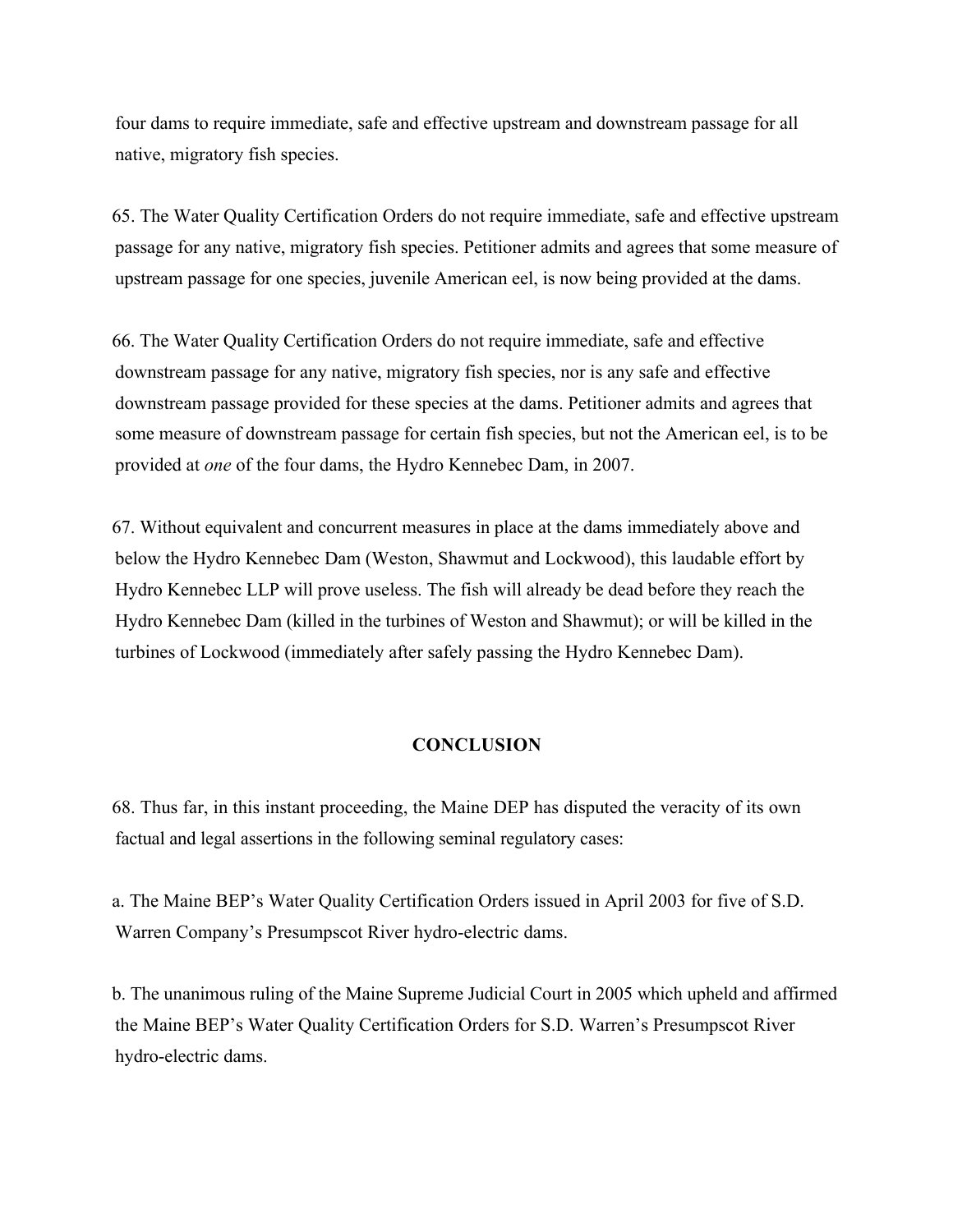c. The Maine BEP's Water Quality Certification Orders issued in September 2005 for the Gulf Island and Deer Rips Dams on the Androscoggin River.

d. The unanimous ruling of the United States Supreme Court in 2006 affirming and upholding the State of Maine's legal and factual arguments regarding its right under the federal Clean Water Act to ensure full compliance with Maine water quality statutes at hydro-electric dams in Maine through the issuance of Water Quality Certification Orders pursuant to §401 of the Clean Water Act and Maine law.

69. In the instant proceeding, we have seen the Maine DEP declare that the killing of migrating fish at hydro-electric dams is not a form of pollution and is not a threat to the environment, but then inform the United States Supreme Court that it is.

70. We have seen the Maine DEP argue that Water Quality Certification Orders must contain specific "re-opener clauses" in order to be modified, yet have seen the Maine DEP declare in WQCs for the Gulf Island and Deer Rips Dams that water quality certification orders can be modified without re-opener clauses.

71. We have seen the Maine DEP declare that eight hour per evening turbine shutdowns at S.D. Warren's Presumpscot River hydro-electric dams are necessary to ensure compliance with Maine water quality standards protecting American eels, but have seen Maine DEP argue in this instant proceeding that the ongoing killing of American eels at the four Kennebec River dams is not even a "threat to the environment" -- let alone a violation of Maine water quality standards.

72. We have reviewed an October 10, 2002 Cease and Desist Order from the Maine DEP which ordered the owners of the American Tissue Dam on Cobbosseecontee Stream to immediately cease evening operations to stop the killing of adult American eels, yet have heard the Maine DEP argue in this proceeding that the killing of an infinite number of American eels each and every year at the subject Kennebec River dams is completely legal.

73. We have reviewed an August 2000 Notice of Violation and Consent Order by the Maine BEP which fined the owners of the Benton Falls Dam \$17,000 for causing a severe fish kill of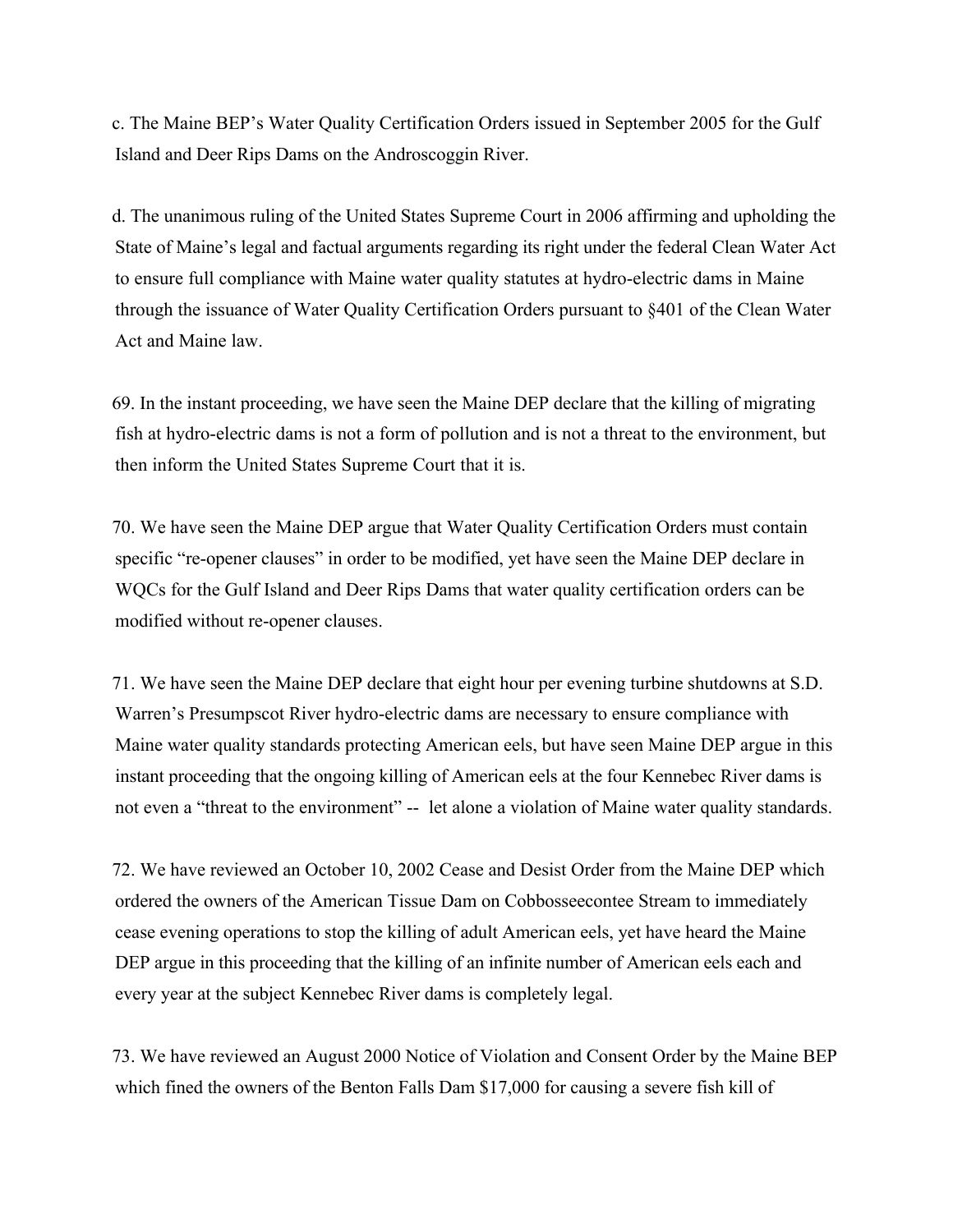migrating alewives in October 1999, yet have heard the Maine DEP argue in this proceeding that the unlimited killing of migrating fish in the turbines of the four Kennebec River Dams is completely legal.

74. In the instant proceeding, we have seen expert fisheries scientists from the Maine Dept. of Marine Resources and the U.S. Fish & Wildlife Service inform the Maine DEP in May 2006 that the *status quo* passage conditions at the four Kennebec River dams are causing, and will continue to cause, the death of most adult American eels trying to migrate past the dams, and the Maine DEP issue "Compliance Orders" to the dam owners in September 2006 declaring these *status quo* conditions are in full compliance with Maine law.

75. These facts lead the Petitioner to conclude that the existing Water Quality Certification Orders for the four subject dams are wholly inadequate to enforce and uphold Maine law. These Orders contain no enforceable and transparent performance standards nor do they contain clear, explicit date-certain deadlines for compliance with their specific conditions.

76. Past practice dating from issuance of these Orders on July 31, 1998 to the present moment shows that the Maine DEP has been either unable or unwilling to ensure that these enforcement instruments achieve their sole statutory purpose of achieving full compliance with Maine law and the specific water quality standards and designated uses established for the Kennebec River by the Maine Legislature. As such, these Orders are fundamentally defective and must be modified so they can achieve their sole purpose for existing: to enforce the Laws of the State of Maine.

77. The sole purpose of these Water Quality Certification Orders was succinctly stated by U.S. Senator Edmund Sixtus Muskie of Rumford, Maine, the author of the United States Clean Water Act, as quoted by the State of Maine itself to the United States Supreme Court just 12 months ago:

"This provision may be the most important action of this legislation. I call the Senate's attention to section 21. This section requires that any applicant for a federal license or permit obtain certification of reasonable assurance of compliance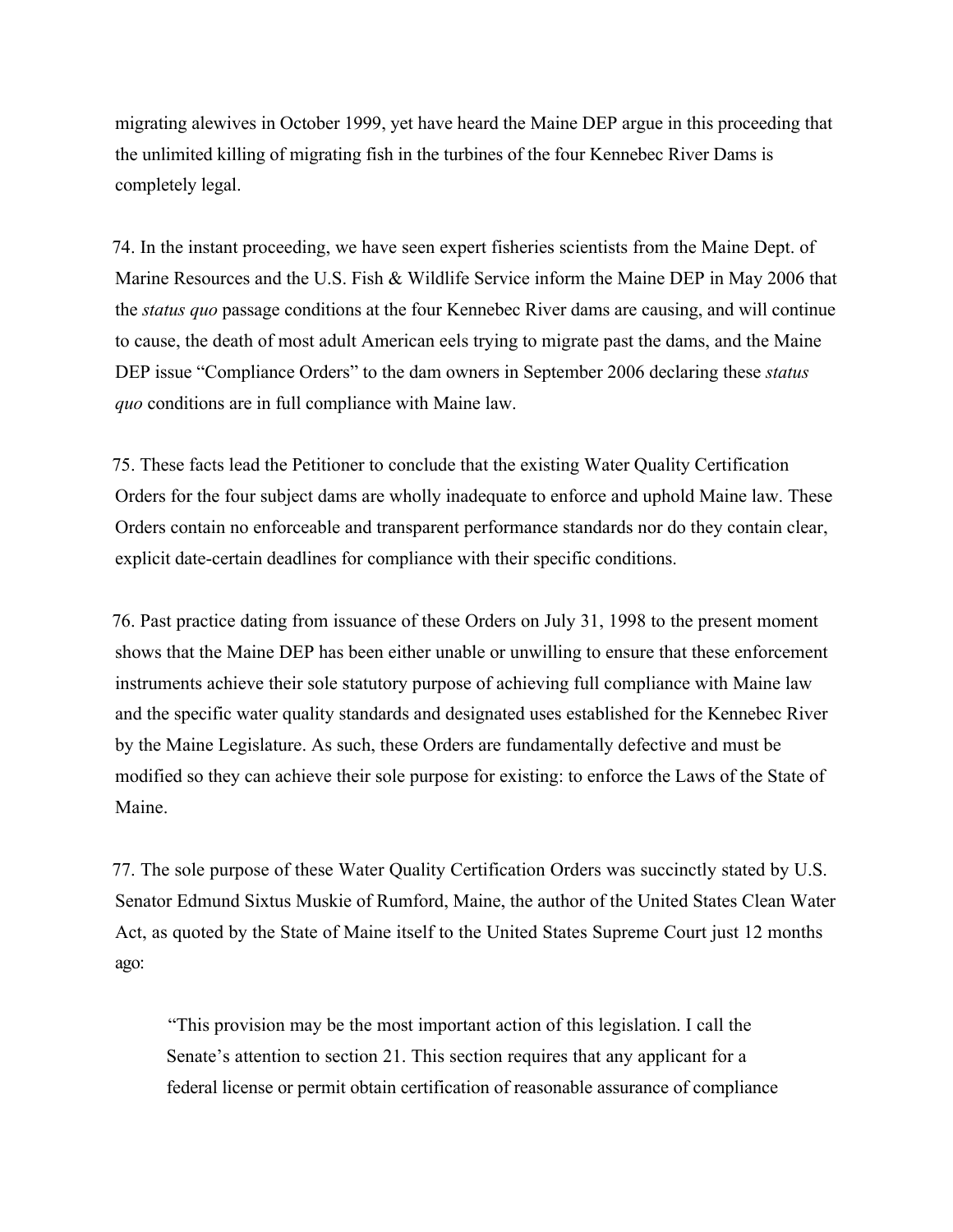with water quality standards before that applicant can receive any license or permit." (Sen. Edmund S. Muskie. 116 Cong. Rec. 8,984 (1970) on H.R. 4148 after amendment by the Conference Committee).

#### **THE PETITIONER HAS STANDING AS AN EXPERT.**

78. Petitioner Douglas Harold Watts has been a resident of Augusta, Maine since July 1991. Since 1991 Mr. Watts has intensively studied the natural history of the Kennebec River and its native fauna through field studies and historical research. Mr. Watts has been discovering, photographing and documenting the killing of native, migratory fish in the turbines of various hydro-electric dams in the Kennebec River drainage since 1997.

79. As an interested citizen, a professional journalist and a scientific/historic consultant for various non-profit river conservation organizations since 1991, Mr. Watts has been intimately involved with the re-licensing and post-licensing proceedings of virtually every hydro-electric dam in the middle and lower Kennebec River drainage, including the Edwards, Lockwood, American Tissue, Fort Halifax, Benton Falls, Burnham, Hydro Kennebec, Shawmut, Weston, Anson, Abenaki and all four of the Messalonskee Stream hydro-electric dams.

80. As a professional scientific and historic consultant for Friends of the Presumpscot River, American Rivers and Friends of Sebago Lake, Mr. Watts researched and wrote the seminal natural history of the native fisheries of the Presumpscot River and Sebago Lake and the impacts to these fish populations caused by the European settlement of the region in 1730. Mr. Watts' research has been utilized by the Maine Supreme Judicial Court and the United States Supreme Court in their recent decisions on the re-licensing of S.D. Warren Company's hydro-electric dams on the Presumpscot River.

81. In 1998, Mr. Watts was a plaintiff and scientific research consultant in the federal court case which forced the United States Dept. of Interior to declare Atlantic salmon in a portion of Maine to be a federally endangered species (Defenders of Wildlife et al. v. Babbitt).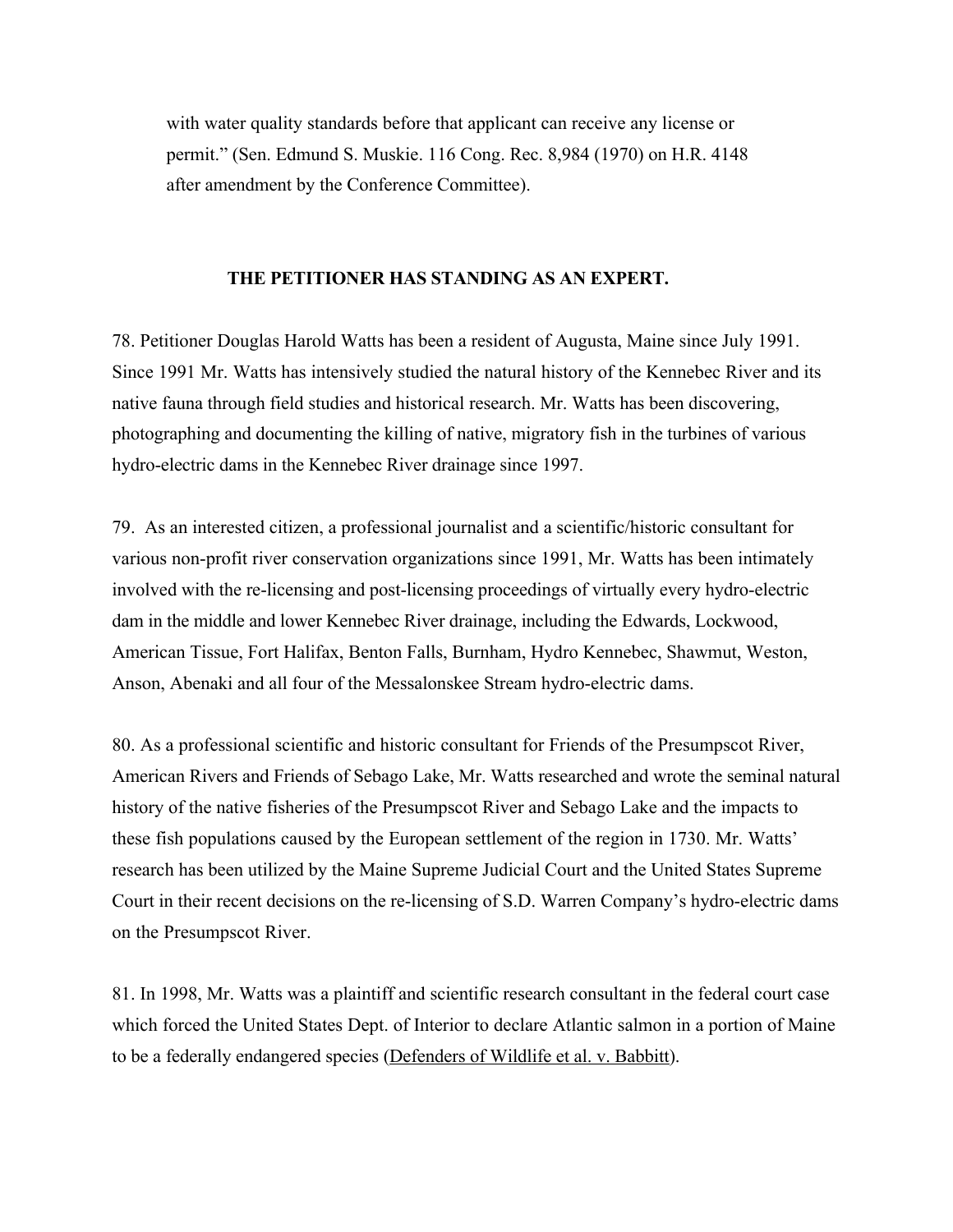82. Mr. Watts and his brother, Timothy Watts, are now plaintiffs in a federal court action to force the United States Dept. of Interior to issue a formal ruling on the Watts' Nov. 2004 petition to declare the American eel an endangered species pursuant to the U.S. Endangered Species Act. (Watts v. Kempthorne, 06-CV-01282.).

83. In May 2005, Mr. Watts, his brother Timothy, Mr. Ed Friedman and Ms. Kathleen McGee filed a formal petition with the U.S. Dept. of Interior to list the native Atlantic salmon of the Kennebec River as a federally endangered species. On Nov. 14, 2006, the U.S. Dept. of Interior filed a positive 90-Day finding on this petition (FR 66298, Vol. 71, No. 219). Final listing action by the U.S. Dept. of Interior is expected in 2007.

84. Mr. Watts is a founder of the \$50 million Penobscot River Restoration Initiative to restore the native, sea-run fisheries of the Penobscot River and restore the treaty fisheries rights of the Penobscot Indian Nation via the purchase and removal of the Veazie and Great Works Dams and decommissioning of the Howland Dam on the Piscataquis River. (www.penobscotriver.org)

85. Mr. Watts has researched and published the only extant documentary histories of the native migratory fisheries of the Saco, Presumpscot, Androscoggin, Kennebec and Penobscot Rivers. Portions of this historical research were utilized by the Committee on Maine Atlantic Salmon of the National Academy of Sciences in their research volume, Atlantic Salmon in Maine. (National Academy Press, 2004.)

86. As a professional outdoors journalist, Mr. Watts has written on the topic of fisheries biology and river conservation for Maine Environment, Wild Salmon & Steelhead, Tide: The Journal of the Coastal Conservation Association, the Maine Sportsman, the Atlantic Salmon Journal, the Capital Weekly, the Lewiston Sun-Journal and Northern Sky News.

87. Mr. Watts and his brother Timothy's work to protect the American eel and other native, migratory fish of New England's rivers and coastline has been described in the New York Times, the Washington Post, the Los Angeles Times, the Boston Globe, National Public Radio and other regional, national and international news outlets.